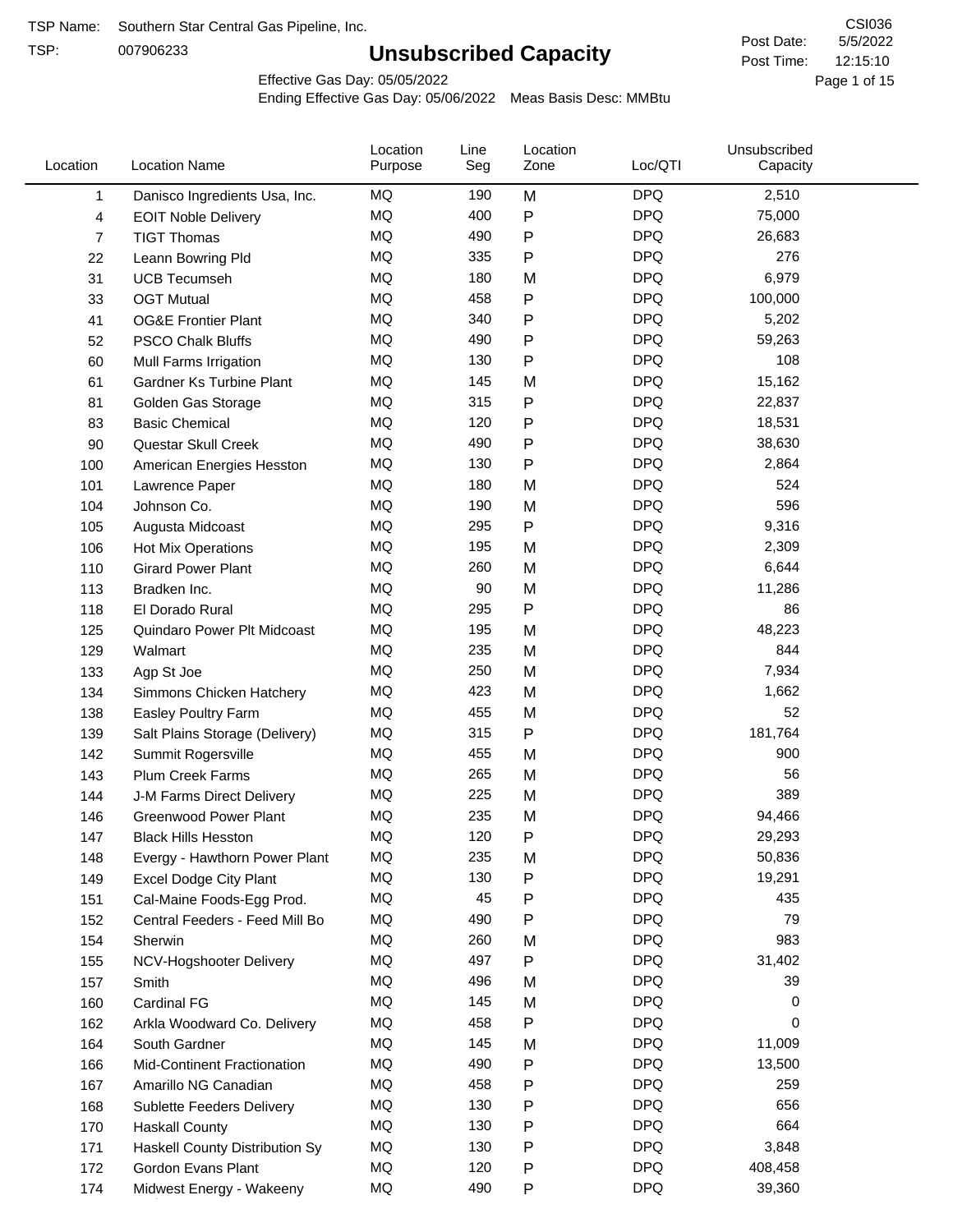TSP:

# **Unsubscribed Capacity**

5/5/2022 Page 2 of 15 12:15:10 CSI036 Post Date: Post Time:

Effective Gas Day: 05/05/2022

| Location | <b>Location Name</b>                  | Location<br>Purpose | Line<br>Seg | Location<br>Zone | Loc/QTI    | Unsubscribed<br>Capacity |  |
|----------|---------------------------------------|---------------------|-------------|------------------|------------|--------------------------|--|
| 175      | <b>Industrial Park</b>                | <b>MQ</b>           | 455         | M                | <b>DPQ</b> | 18,613                   |  |
| 176      | Uc Flint Oaks Hunt Club               | MQ                  | 498         | M                | <b>DPQ</b> | 3                        |  |
| 178      | ONG-Enid                              | MQ                  | 405         | P                | <b>DPQ</b> | 6,050                    |  |
| 179      | ONG-SW Oklahoma City                  | <b>MQ</b>           | 340         | P                | <b>DPQ</b> | 33,833                   |  |
| 180      | <b>Superior Carney</b>                | <b>MQ</b>           | 390         | Ρ                | <b>DPQ</b> | 12,290                   |  |
| 181      | DCP NW Booster                        | MQ                  | 390         | P                | <b>DPQ</b> | 3,761                    |  |
| 183      | <b>DCP West Edmond</b>                | MQ                  | 400         | P                | <b>DPQ</b> | 2,865                    |  |
| 184      | <b>Constellation NewEnergy -</b>      | <b>MQ</b>           | 493         | M                | <b>DPQ</b> | 1,847                    |  |
| 185      | <b>Constellation NewEnergy -</b>      | MQ                  | 333         | P                | <b>DPQ</b> | 3,502                    |  |
| 186      | Dennis Langley                        | MQ                  | 190         | M                | <b>DPQ</b> | 239                      |  |
| 189      | Dogwood Energy Power Plant            | <b>MQ</b>           | 235         | M                | <b>DPQ</b> | 118,246                  |  |
| 193      | <b>KGS Cessna Delivery</b>            | MQ                  | 120         | P                | <b>DPQ</b> | 5,410                    |  |
| 195      | <b>Black Hills Lyons</b>              | <b>MQ</b>           | 45          | P                | <b>DPQ</b> | 4,300                    |  |
| 197      | High Plains Ranch, LLC                | <b>MQ</b>           | 130         | Ρ                | <b>DPQ</b> | 1,180                    |  |
| 198      | West Drumright                        | <b>MQ</b>           | 390         | P                | <b>DPQ</b> | 3,216                    |  |
| 202      | Evergy - West Gardner                 | <b>MQ</b>           | 145         | M                | <b>DPQ</b> | 96,401                   |  |
| 203      | <b>Black Hills- Southern Terminal</b> | MQ                  | 333         | P                | <b>DPQ</b> | 65                       |  |
| 204      | Welch                                 | MQ                  | 225         | M                | <b>DPQ</b> | 290                      |  |
| 206      | Arma-Girard-Pittsburg                 | <b>MQ</b>           | 260         | M                | <b>DPQ</b> | 29,402                   |  |
| 207      | Cher-Scam-W. Min-Carona-              | MQ                  | 260         | M                | <b>DPQ</b> | 546                      |  |
| 208      | <b>KGST Alden Interconnect</b>        | <b>MQ</b>           | 490         | P                | <b>DPQ</b> | 25,000                   |  |
| 501      | <b>Arkansas City</b>                  | <b>MQ</b>           | 333         | M                | <b>DPQ</b> | 16,895                   |  |
| 510      | Clearwater                            | <b>MQ</b>           | 120         | Ρ                | <b>DPQ</b> | 492                      |  |
| 512      | <b>Conway Springs</b>                 | <b>MQ</b>           | 120         | P                | <b>DPQ</b> | 1,499                    |  |
| 525      | Harper                                | <b>MQ</b>           | 120         | P                | <b>DPQ</b> | 7,336                    |  |
| 530      | Kiowa                                 | <b>MQ</b>           | 315         | P                | <b>DPQ</b> | 1,217                    |  |
| 540      | Oxford                                | <b>MQ</b>           | 333         | Ρ                | <b>DPQ</b> | 6,335                    |  |
| 590      | Wellington                            | <b>MQ</b>           | 333         | Ρ                | <b>DPQ</b> | 14,713                   |  |
| 610      | <b>Ks Prd Domestics</b>               | <b>MQ</b>           | 120         | P                | <b>DPQ</b> | 82                       |  |
| 620      | Ok Prd Domestics                      | <b>MQ</b>           | 400         | P                | <b>DPQ</b> | 45                       |  |
| 710      | <b>Ks Mkt Domestics</b>               | <b>MQ</b>           | 90          | M                | <b>DPQ</b> | 961                      |  |
| 720      | <b>Ok Mkt Domestics</b>               | MQ                  | 225         | M                | <b>DPQ</b> | 44                       |  |
| 730      | Mo Mkt Domestics                      | MQ                  | 455         | M                | <b>DPQ</b> | 8                        |  |
| 904      | Arnett                                | MQ                  | 458         | P                | <b>DPQ</b> | 1,069                    |  |
| 912      | Capron                                | $\sf{MQ}$           | 315         | Ρ                | <b>DPQ</b> | 110                      |  |
| 1103     | Olathe, KS                            | $\sf{MQ}$           | 190         | M                | <b>DPQ</b> | 92                       |  |
| 2008     | Barnsdall                             | MQ                  | 357         | P                | <b>DPQ</b> | 839                      |  |
| 2009     | <b>Bartlesville &amp; Dewey</b>       | MQ                  | 357         | P                | <b>DPQ</b> | 47,112                   |  |
| 2016     | Delaware                              | MQ                  | 497         | Ρ                | <b>DPQ</b> | 224                      |  |
| 2056     | Nowata                                | $\sf{MQ}$           | 497         | Ρ                | <b>DPQ</b> | 7,113                    |  |
| 2064     | Pawhuska                              | $\sf{MQ}$           | 334         | Ρ                | <b>DPQ</b> | 7,755                    |  |
| 2101     | Vinita                                | MQ                  | 225         | M                | <b>DPQ</b> | 7,655                    |  |
| 3504     | Alden                                 | MQ                  | 490         | P                | <b>DPQ</b> | 185                      |  |
| 3508     | Barnard                               | $\sf{MQ}$           | 265         | M                | <b>DPQ</b> | 157                      |  |
| 3512     | Chase                                 | $\sf{MQ}$           | 45          | P                | <b>DPQ</b> | 340                      |  |
| 3520     | Ellsworth                             | MQ                  | 265         | M                | <b>DPQ</b> | 1,692                    |  |
| 3524     | Frederick                             | MQ                  | 265         | M                | <b>DPQ</b> | 60                       |  |
| 3528     | Geneseo                               | MQ                  | 265         | M                | <b>DPQ</b> | 712                      |  |
| 3544     | Kanopolis                             | $\sf{MQ}$           | 265         | M                | <b>DPQ</b> | 457                      |  |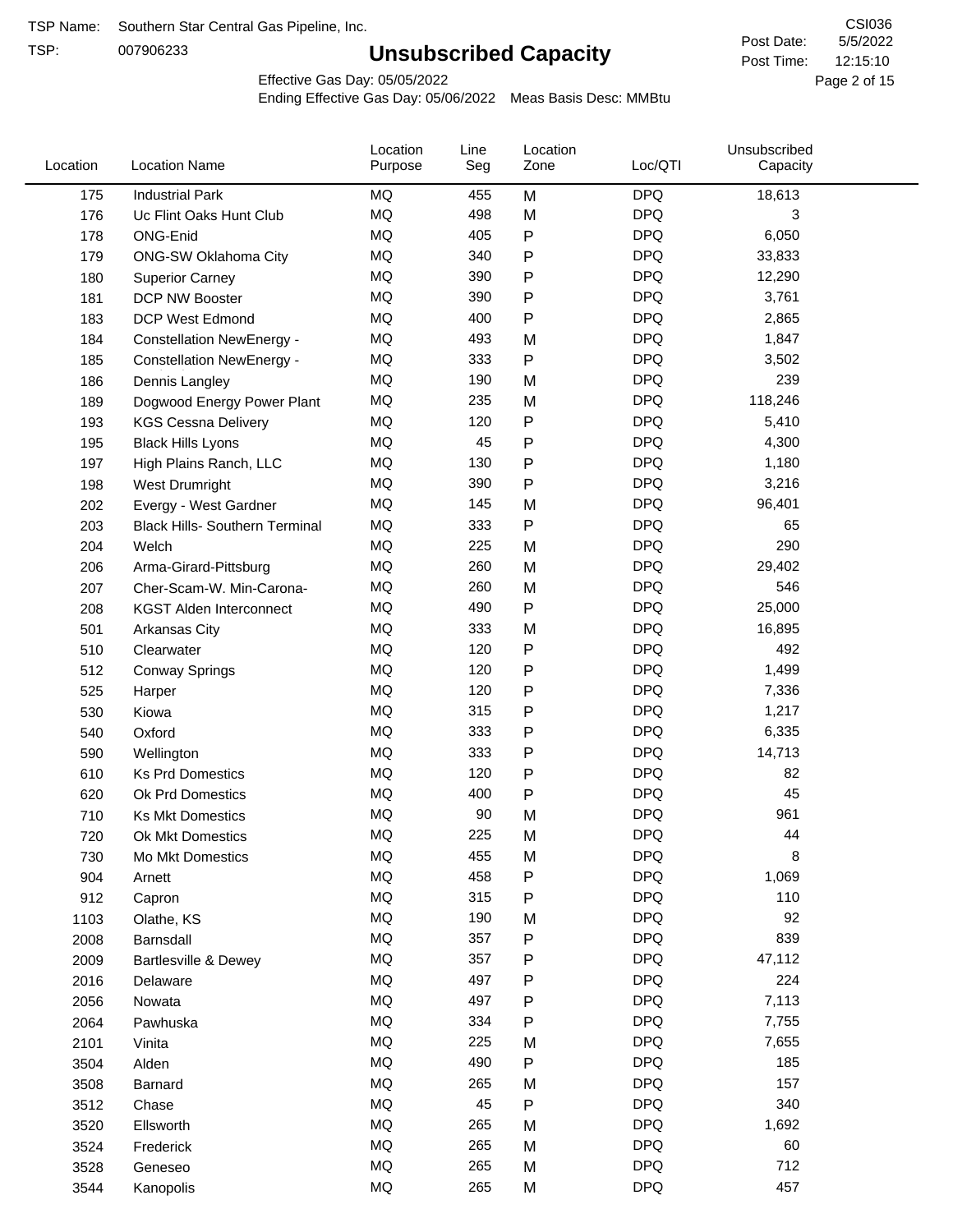TSP: 

# **Unsubscribed Capacity**

5/5/2022 Page 3 of 15 12:15:10 CSI036 Post Date: Post Time:

Effective Gas Day: 05/05/2022

| Location | <b>Location Name</b>      | Location<br>Purpose | Line<br>Seg | Location<br>Zone | Loc/QTI    | Unsubscribed<br>Capacity |  |
|----------|---------------------------|---------------------|-------------|------------------|------------|--------------------------|--|
| 3548     | Lincoln                   | <b>MQ</b>           | 265         | M                | <b>DPQ</b> | 4,528                    |  |
| 3551     | Lucas                     | <b>MQ</b>           | 265         | M                | <b>DPQ</b> | 711                      |  |
| 3553     | Luray                     | <b>MQ</b>           | 265         | M                | <b>DPQ</b> | 77                       |  |
| 3555     | Minneapolis               | <b>MQ</b>           | 265         | M                | <b>DPQ</b> | 1,424                    |  |
| 3572     | Raymond                   | <b>MQ</b>           | 490         | P                | <b>DPQ</b> | 75                       |  |
| 3576     | Sylvan Grove              | <b>MQ</b>           | 265         | M                | <b>DPQ</b> | 134                      |  |
| 3588     | Vesper                    | <b>MQ</b>           | 265         | M                | <b>DPQ</b> | 42                       |  |
| 3608     | Beloit                    | <b>MQ</b>           | 265         | M                | <b>DPQ</b> | 12,605                   |  |
| 3610     | <b>Burr Oak</b>           | <b>MQ</b>           | 265         | M                | <b>DPQ</b> | 168                      |  |
| 3612     | Cawker City               | <b>MQ</b>           | 265         | M                | <b>DPQ</b> | 625                      |  |
| 3616     | Downs                     | <b>MQ</b>           | 265         | M                | <b>DPQ</b> | 382                      |  |
| 3620     | Esbon                     | <b>MQ</b>           | 265         | M                | <b>DPQ</b> | 63                       |  |
| 3624     | Formosa                   | <b>MQ</b>           | 265         | M                | <b>DPQ</b> | 120                      |  |
| 3628     | Glen Elder                | <b>MQ</b>           | 265         | M                | <b>DPQ</b> | 125                      |  |
| 3640     | Jewell                    | <b>MQ</b>           | 265         | M                | <b>DPQ</b> | 66                       |  |
| 3648     | Lebanon                   | <b>MQ</b>           | 265         | M                | <b>DPQ</b> | 178                      |  |
| 3652     | Mankato                   | <b>MQ</b>           | 265         | M                | <b>DPQ</b> | 1,807                    |  |
| 3654     | Montrose                  | <b>MQ</b>           | 265         | M                | <b>DPQ</b> | 192                      |  |
| 3660     | Osborne                   | <b>MQ</b>           | 265         | M                | <b>DPQ</b> | 4,776                    |  |
| 3676     | Smith Center              | <b>MQ</b>           | 265         | M                | <b>DPQ</b> | 1,401                    |  |
| 4812     | Carthage, Jasper, & Lamar | <b>MQ</b>           | 450         | M                | <b>DPQ</b> | 5,570                    |  |
| 5002     | East Liberty Receipt      | M <sub>2</sub>      | 260         | M                | <b>RPQ</b> | 42,602                   |  |
| 6565     | Murray Gil Plant          | <b>MQ</b>           | 120         | P                | <b>DPQ</b> | 166,038                  |  |
| 6704     | Atlanta                   | <b>MQ</b>           | 333         | M                | <b>DPQ</b> | 107                      |  |
| 6706     | Augusta & Leon            | <b>MQ</b>           | 295         | P                | <b>DPQ</b> | 46,347                   |  |
| 6712     | Benton                    | <b>MQ</b>           | 300         | M                | <b>DPQ</b> | 22                       |  |
| 6714     | <b>Burden</b>             | <b>MQ</b>           | 333         | M                | <b>DPQ</b> | 137                      |  |
| 6716     | Cambridge                 | <b>MQ</b>           | 333         | M                | <b>DPQ</b> | 83                       |  |
| 6720     | Dexter                    | <b>MQ</b>           | 333         | M                | <b>DPQ</b> | 128                      |  |
| 6722     | Douglas                   | <b>MQ</b>           | 295         | P                | <b>DPQ</b> | 4,069                    |  |
| 6724     | El Dorado                 | <b>MQ</b>           | 300         | M                | <b>DPQ</b> | 14,336                   |  |
| 6764     | Potwin                    | <b>MQ</b>           | 300         | M                | <b>DPQ</b> | 125                      |  |
| 6780     | Towanda                   | MQ                  | 300         | M                | <b>DPQ</b> | 6                        |  |
| 6828     | Grenola                   | MQ                  | 333         | M                | <b>DPQ</b> | 127                      |  |
| 6852     | Madison                   | <b>MQ</b>           | 140         | M                | <b>DPQ</b> | 379                      |  |
| 6860     | Olpe                      | <b>MQ</b>           | 140         | M                | <b>DPQ</b> | 129                      |  |
| 7158     | <b>OFS Maysville</b>      | M <sub>2</sub>      | 385         | P                | <b>RPQ</b> | 2,486                    |  |
| 9012     | Circleville               | <b>MQ</b>           | 90          | M                | <b>DPQ</b> | 133                      |  |
| 9020     | Everest                   | $\sf{MQ}$           | 90          | M                | <b>DPQ</b> | 167                      |  |
| 9024     | Fairview                  | MQ                  | 90          | M                | <b>DPQ</b> | 171                      |  |
| 9026     | <b>Falls City</b>         | MQ                  | 90          | M                | <b>DPQ</b> | 12,490                   |  |
| 9032     | Hamlin                    | MQ                  | 90          | M                | <b>DPQ</b> | 50                       |  |
| 9034     | Hiawatha                  | MQ                  | $90\,$      | M                | <b>DPQ</b> | 2,895                    |  |
| 9036     | Holton                    | <b>MQ</b>           | $90\,$      | M                | <b>DPQ</b> | 4,675                    |  |
| 9038     | Horton                    | <b>MQ</b>           | 90          | M                | <b>DPQ</b> | 1,821                    |  |
| 9040     | Huron                     | MQ                  | 90          | M                | <b>DPQ</b> | 30                       |  |
| 9042     | Highland & Robinson       | MQ                  | 90          | M                | <b>DPQ</b> | 844                      |  |
| 9052     | Morrill                   | $\sf{MQ}$           | 90          | M                | <b>DPQ</b> | 228                      |  |
| 9054     | Muscotah                  | $\sf{MQ}$           | 90          | M                | <b>DPQ</b> | 612                      |  |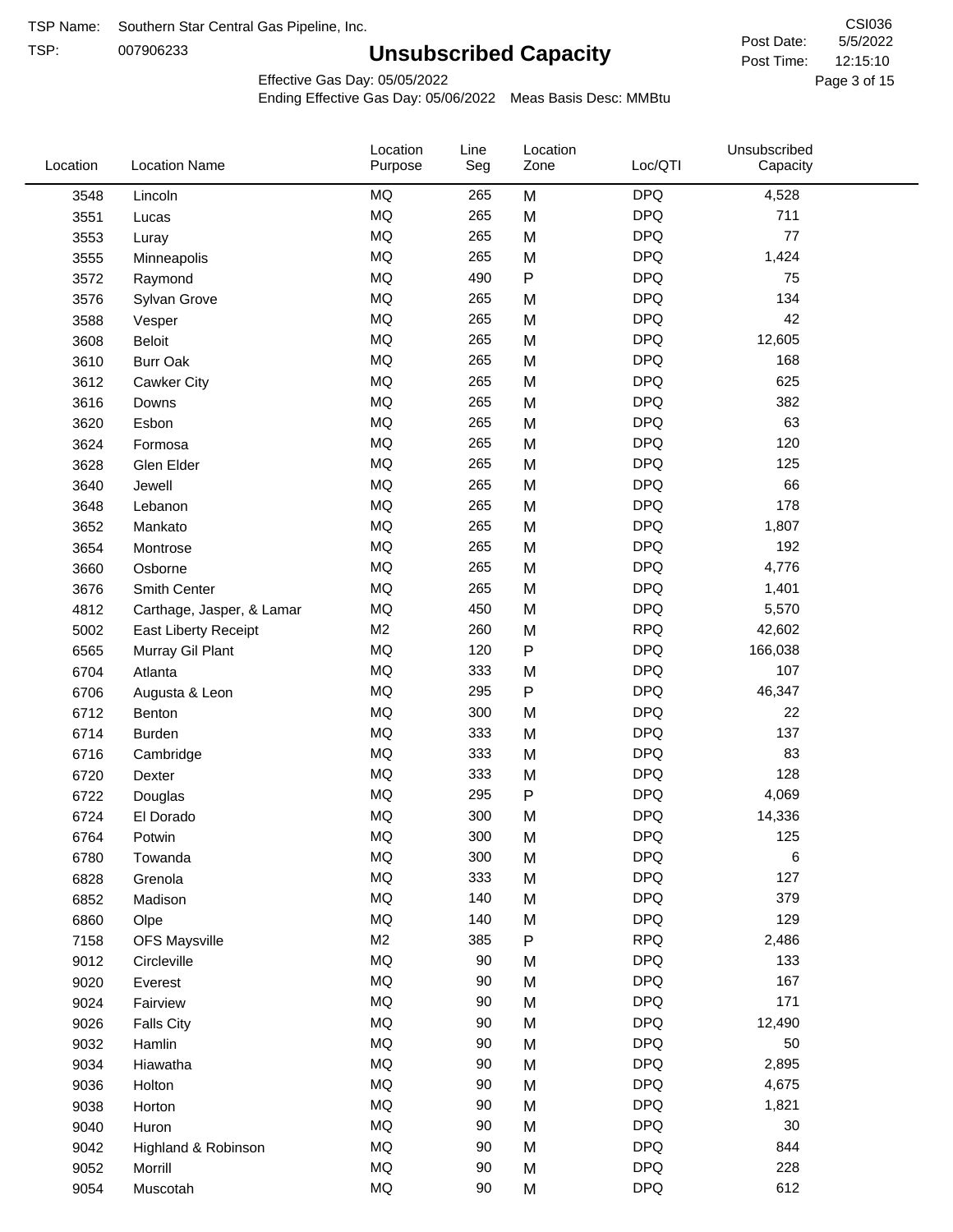TSP:

# **Unsubscribed Capacity**

Effective Gas Day: 05/05/2022

| Location | <b>Location Name</b>            | Location<br>Purpose | Line<br>Seg | Location<br>Zone | Loc/QTI    | Unsubscribed<br>Capacity |  |
|----------|---------------------------------|---------------------|-------------|------------------|------------|--------------------------|--|
| 9057     | Netawaka                        | MQ                  | 90          | M                | <b>DPQ</b> | 48                       |  |
| 9059     | Nortonville & Winchester        | <b>MQ</b>           | 180         | M                | <b>DPQ</b> | 12                       |  |
| 9064     | Oskaloosa                       | MQ                  | 180         | M                | <b>DPQ</b> | 177                      |  |
| 9066     | Ozawkie                         | <b>MQ</b>           | 180         | M                | <b>DPQ</b> | 231                      |  |
| 9075     | Reserve                         | <b>MQ</b>           | 90          | M                | <b>DPQ</b> | 72                       |  |
| 9079     | Sabetha                         | <b>MQ</b>           | 90          | M                | <b>DPQ</b> | 11,276                   |  |
| 9091     | <b>Valley Falls</b>             | <b>MQ</b>           | 180         | M                | <b>DPQ</b> | 1,271                    |  |
| 9093     | Wathena, Elwood & Troy          | <b>MQ</b>           | 250         | M                | <b>DPQ</b> | 6,996                    |  |
| 9095     | Whiting                         | MQ                  | 90          | M                | <b>DPQ</b> | 40                       |  |
| 9097     | Willis                          | <b>MQ</b>           | 90          | M                | <b>DPQ</b> | 208                      |  |
| 9657     | South Glavin, KS TB             | <b>MQ</b>           | 145         | M                | <b>DPQ</b> | 36,000                   |  |
| 9835     | Hutchinson                      | MQ                  | 490         | P                | <b>DPQ</b> | 279                      |  |
| 10731    | Chelin Pld                      | M <sub>2</sub>      | 315         | P                | <b>RPQ</b> | 12,086                   |  |
| 10847    | Olathe, KS East TB              | <b>MQ</b>           | 145         | M                | <b>DPQ</b> | 1,000                    |  |
| 10997    | EGT Jane - Receipt              | M <sub>2</sub>      | 423         | M                | <b>RPQ</b> | 146,982                  |  |
| 11138    | Anr Brown Emergency             | M <sub>2</sub>      | 90          | M                | <b>RPQ</b> | 23,860                   |  |
| 11377    | Transwestern Canadian - Rec.    | M <sub>2</sub>      | 458         | P                | <b>RPQ</b> | 56,705                   |  |
| 11435    | <b>OkTex Marsh Interconnect</b> | M <sub>2</sub>      | 458         | P                | <b>RPQ</b> | 47,447                   |  |
| 11704    | Alba-Purcell-Neck City          | <b>MQ</b>           | 450         | M                | <b>DPQ</b> | 77                       |  |
| 11709    | Carl Junction                   | <b>MQ</b>           | 260         | M                | <b>DPQ</b> | 3,766                    |  |
| 11712    | Carterville                     | <b>MQ</b>           | 450         | M                | <b>DPQ</b> | 6,134                    |  |
| 11716    | Duenweg                         | <b>MQ</b>           | 450         | M                | <b>DPQ</b> | 1,984                    |  |
| 11740    | Joplin-Galloway                 | <b>MQ</b>           | 450         | M                | <b>DPQ</b> | 44,900                   |  |
| 11772    | <b>Reddings Mill</b>            | <b>MQ</b>           | 225         | M                | <b>DPQ</b> | 370                      |  |
| 11776    | Saginaw                         | <b>MQ</b>           | 450         | M                | <b>DPQ</b> | 82                       |  |
| 11778    | Smithfield                      | <b>MQ</b>           | 260         | M                | <b>DPQ</b> | 50                       |  |
| 11779    | <b>Stones Corner</b>            | <b>MQ</b>           | 450         | M                | <b>DPQ</b> | 67                       |  |
| 11792    | Webb City                       | <b>MQ</b>           | 450         | M                | <b>DPQ</b> | 3,052                    |  |
| 12723    | DCP - Kingfisher                | M <sub>2</sub>      | 400         | P                | <b>RPQ</b> | 12,876                   |  |
| 12782    | Herndon Pld                     | M <sub>2</sub>      | 333         | M                | <b>RPQ</b> | 2,822                    |  |
| 13011    | <b>OGT Mutual</b>               | M <sub>2</sub>      | 458         | P                | <b>RPQ</b> | 102,797                  |  |
| 13144    | Own Resources - Waverly         | M <sub>2</sub>      | 490         | P                | <b>RPQ</b> | 29,475                   |  |
| 13194    | <b>Superior Carney Plant</b>    | M <sub>2</sub>      | 390         | P                | <b>RPQ</b> | 36,616                   |  |
| 13565    | St. Francis                     | M <sub>2</sub>      | 490         | P                | <b>RPQ</b> | 17,798                   |  |
| 13604    | Olathe, KS Naval Base TB        | MQ                  | 190         | M                | <b>DPQ</b> | 4,000                    |  |
| 13644    | Kansas City, Kansas             | MQ                  | 115         | M                | <b>DPQ</b> | 170,108                  |  |
| 13735    | State Line Pld                  | M <sub>2</sub>      | 490         | P                | <b>RPQ</b> | 15,750                   |  |
| 13745    | Kansas City, MO                 | MQ                  | 195         | M                | <b>DPQ</b> | 165,756                  |  |
| 13746    | Grain Valley & Lake Lotawana    | MQ                  | 235         | M                | <b>DPQ</b> | 223,050                  |  |
| 13747    | Kentucky Avenue                 | MQ                  | 235         | M                | <b>DPQ</b> | 60,000                   |  |
| 13748    | 47th & 71st & Stateline         | MQ                  | 115         | M                | <b>DPQ</b> | 267,453                  |  |
| 13906    | Bonny Reservoir Pld             | M <sub>2</sub>      | 490         | Ρ                | <b>RPQ</b> | 44,606                   |  |
| 14027    | Mullendore Pld                  | M <sub>2</sub>      | 335         | Ρ                | <b>RPQ</b> | 6,646                    |  |
| 14155    | Chase County Pld                | M <sub>2</sub>      | 140         | M                | <b>RPQ</b> | 3,841                    |  |
| 14377    | DCP Mustang Plt                 | M <sub>2</sub>      | 340         | Ρ                | <b>RPQ</b> | 11,744                   |  |
| 14391    | REP - North Williams            | M <sub>2</sub>      | 495         | M                | <b>RPQ</b> | 32,434                   |  |
| 14513    | Cimarron Pipeline               | M <sub>2</sub>      | 315         | P                | <b>RPQ</b> | 9,761                    |  |
| 14872    | Own Resources - Wray            | M <sub>2</sub>      | 490         | P                | <b>RPQ</b> | 16,513                   |  |
| 14965    | CIG Riner                       | M <sub>2</sub>      | 490         | P                | <b>RPQ</b> | 51,538                   |  |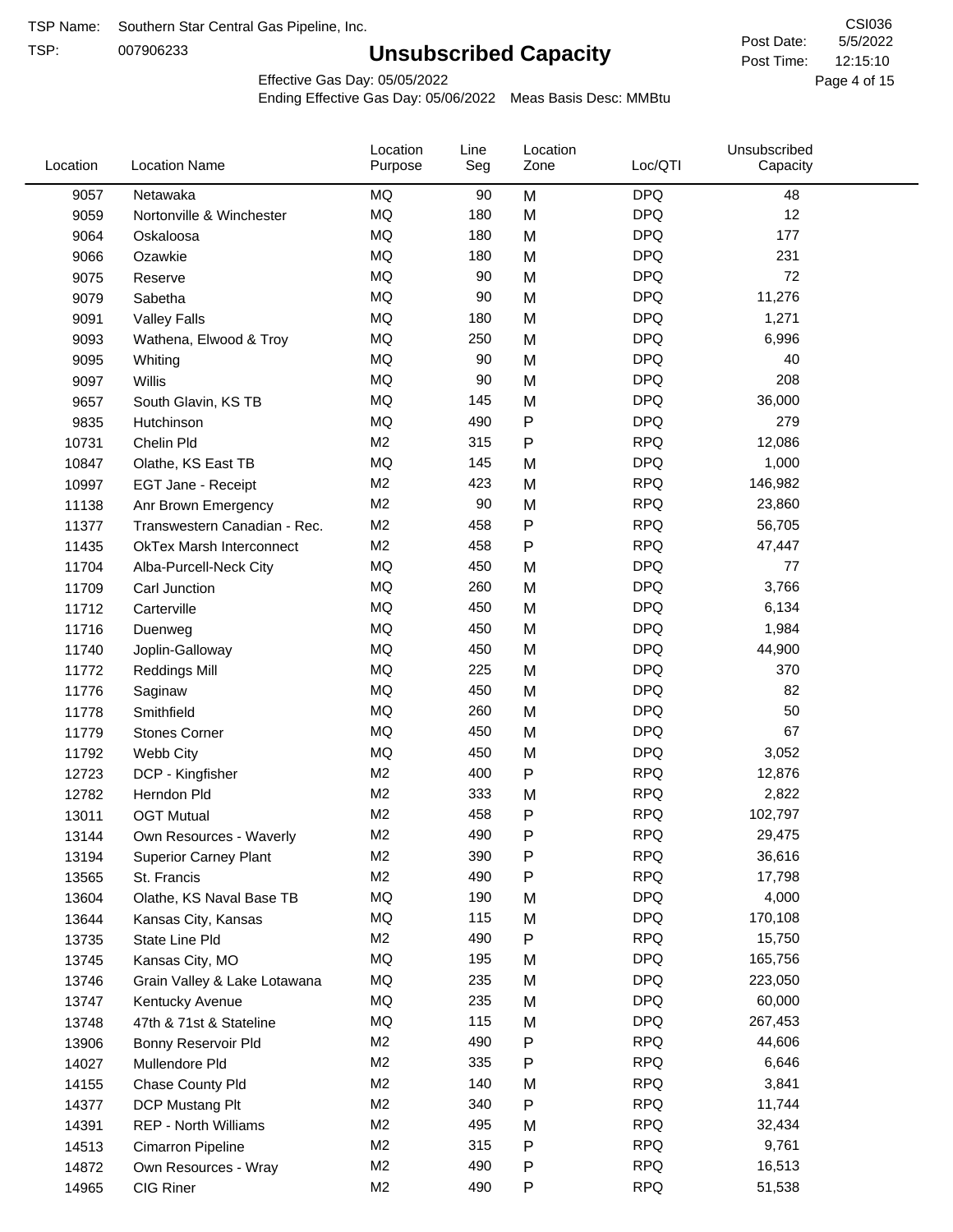TSP:

# **Unsubscribed Capacity**

5/5/2022 Page 5 of 15 12:15:10 CSI036 Post Date: Post Time:

Effective Gas Day: 05/05/2022

| $\mathsf{P}$<br><b>RPQ</b><br>M2<br>56,934<br>130<br>14971<br><b>KGST Ark River</b><br>M <sub>2</sub><br>400<br>P<br><b>RPQ</b><br>46,050<br>15011<br><b>EOIT Noble</b><br><b>MQ</b><br><b>DPQ</b><br>235<br>26<br>15012<br>M<br>Cleveland Mo<br><b>MQ</b><br><b>DPQ</b><br>830<br>235<br>15020<br>M<br>East Lynne & Garden City<br><b>MQ</b><br><b>DPQ</b><br>76<br>235<br>M<br>15024<br>Freeman<br><b>MQ</b><br><b>DPQ</b><br>235<br>4,017<br>M<br>15032<br>Holden<br>MQ<br><b>DPQ</b><br>235<br>41<br>M<br>15044<br>Kingsville<br><b>MQ</b><br>288<br>235<br><b>DPQ</b><br>15050<br>Lone Jack<br>M<br><b>MQ</b><br><b>DPQ</b><br>235<br>2,265<br>15064<br>Peculiar<br>M<br><b>MQ</b><br><b>DPQ</b><br>235<br>M<br>4,776<br>15066<br>Pleasant Hill<br>M <sub>2</sub><br>335<br><b>RPQ</b><br>2,730<br>P<br>15117<br>Hulah<br>M <sub>2</sub><br>P<br><b>RPQ</b><br>385<br>91,338<br><b>EOIT McClain</b><br>15142<br>MQ<br>250<br><b>DPQ</b><br>1,372<br>15216<br>Dearborn MO<br>M<br>M <sub>2</sub><br>P<br><b>RPQ</b><br>340<br>23,446<br>15223<br>Nimrod<br>M <sub>2</sub><br>P<br><b>RPQ</b><br>49,874<br>Questar Skull Creek<br>490<br>15236<br><b>RPQ</b><br>M <sub>2</sub><br>P<br>DCP - Cimarron Plant<br>458<br>117,425<br>15253<br><b>MQ</b><br><b>DPQ</b><br>250<br>92<br>15256<br>New Market & Trimble<br>M<br>M <sub>2</sub><br><b>RPQ</b><br>315<br>P<br>81,012<br><b>CIG Floris</b><br>15266<br>M <sub>2</sub><br><b>RPQ</b><br>458<br>P<br>48,284<br>15300<br><b>OFS Stateline</b><br>P<br>M <sub>2</sub><br>490<br><b>RPQ</b><br>13,960<br>15343<br>St. Francis Pld<br>M <sub>2</sub><br>315<br>P<br><b>RPQ</b><br>25,274<br>Golden Gas Pld<br>15405<br>M <sub>2</sub><br>385<br>P<br><b>RPQ</b><br>53,846<br>15430<br>Velma Gas Plant<br><b>RPQ</b><br>M <sub>2</sub><br>130<br>P<br>185,442<br>Scout - Satanta<br>15433<br>M <sub>2</sub><br>P<br><b>RPQ</b><br>385<br>2,182<br>15857<br>DCP - Sholem<br><b>RPQ</b><br>M <sub>2</sub><br>333<br>3,084<br>M<br>15907<br>Cowley Gas Systems, LLC<br><b>DPQ</b><br>MQ<br>145<br>24,000<br>M<br>16013<br>South Olathe TB<br><b>RPQ</b><br>M2<br>130<br>P<br>125,886<br>16289<br>Scout - Jayhawk<br><b>RPQ</b><br>M <sub>2</sub><br>490<br>P<br>223,278<br>16294<br>Wamsutter - Echo Springs<br>P<br>M <sub>2</sub><br>315<br><b>RPQ</b><br>225,257<br>16376<br>Salt Plains Storage<br>M <sub>2</sub><br>P<br><b>RPQ</b><br>86,510<br>315<br>16453<br><b>ETC Texas Pipeline Beaver</b><br>M <sub>2</sub><br>P<br><b>RPQ</b><br>497<br>4,818<br>16478<br>Envirotek Fuel Systems Inc<br>MQ<br>225<br><b>DPQ</b><br>16508<br>81<br>M<br><b>Blue Jacket</b><br><b>DPQ</b><br>6,869<br>ΜQ<br>225<br>M<br>16516<br>Commerce<br>MQ<br>219<br>225<br><b>DPQ</b><br>16532<br>M<br>Hockerville<br>M <sub>2</sub><br>225<br><b>RPQ</b><br>29,362<br>M<br>16534<br>Quapaw<br>MQ<br>225<br><b>DPQ</b><br>28,664<br>16552<br>M<br>Miami<br>M <sub>2</sub><br>${\sf P}$<br>490<br><b>RPQ</b><br>108,219<br>16562<br>Republican<br>MQ<br><b>DPQ</b><br>342<br>225<br>16568<br>M<br>Quapaw<br>M <sub>2</sub><br>225<br><b>RPQ</b><br>17,625<br>M<br>16582<br>EnergyVest - W Lenapah<br><b>RPQ</b><br>M <sub>2</sub><br>497<br>6,060<br>16583<br>Ρ<br>Cranor Tap<br>M <sub>2</sub><br>458<br><b>RPQ</b><br>39,428<br>16584<br>Oneok Westex Hemphill<br>P<br><b>RPQ</b><br>M <sub>2</sub><br>235<br>16592<br>M<br>15,186<br><b>TIGT Sugar Creek</b><br>M <sub>2</sub><br>190<br><b>RPQ</b><br>113,678<br><b>TIGT Glavin</b><br>16593<br>M<br>M <sub>2</sub><br>357<br>P<br><b>RPQ</b><br>10,303<br>16604<br>Osage Hills<br>M <sub>2</sub><br>458<br><b>RPQ</b><br>P<br>39,194<br>16620<br>ETC Texas Pipeline Canadian<br><b>RPQ</b><br>M <sub>2</sub><br>458<br>P<br>61,340<br>16621<br><b>ETC Texas Pipeline Hemphill</b><br>M <sub>2</sub><br>117<br><b>RPQ</b><br>13,610<br>16667<br>ECQ Pipeline - Powell<br>M<br>M <sub>2</sub><br>385<br><b>RPQ</b><br>5,174<br>P<br>16679<br>Fox Plant<br><b>RPQ</b><br>M <sub>2</sub><br>495<br>4,505<br>16746<br>Roxanna<br>M | Location | <b>Location Name</b> | Location<br>Purpose | Line<br>Seg | Location<br>Zone | Loc/QTI | Unsubscribed<br>Capacity |  |
|-------------------------------------------------------------------------------------------------------------------------------------------------------------------------------------------------------------------------------------------------------------------------------------------------------------------------------------------------------------------------------------------------------------------------------------------------------------------------------------------------------------------------------------------------------------------------------------------------------------------------------------------------------------------------------------------------------------------------------------------------------------------------------------------------------------------------------------------------------------------------------------------------------------------------------------------------------------------------------------------------------------------------------------------------------------------------------------------------------------------------------------------------------------------------------------------------------------------------------------------------------------------------------------------------------------------------------------------------------------------------------------------------------------------------------------------------------------------------------------------------------------------------------------------------------------------------------------------------------------------------------------------------------------------------------------------------------------------------------------------------------------------------------------------------------------------------------------------------------------------------------------------------------------------------------------------------------------------------------------------------------------------------------------------------------------------------------------------------------------------------------------------------------------------------------------------------------------------------------------------------------------------------------------------------------------------------------------------------------------------------------------------------------------------------------------------------------------------------------------------------------------------------------------------------------------------------------------------------------------------------------------------------------------------------------------------------------------------------------------------------------------------------------------------------------------------------------------------------------------------------------------------------------------------------------------------------------------------------------------------------------------------------------------------------------------------------------------------------------------------------------------------------------------------------------------------------------------------------------------------------------------------------------------------------------------------------------------------------------------------------------------------------------------------------------------------------------------------------------------------------------------------------------------------------------------------------------------------------------------------------------------------------------------------------------------------------------------------------------------------------------------------------------------------------------------------------------------------------------------------------------------------------------------------------------------------------------------------------------------------------------------------|----------|----------------------|---------------------|-------------|------------------|---------|--------------------------|--|
|                                                                                                                                                                                                                                                                                                                                                                                                                                                                                                                                                                                                                                                                                                                                                                                                                                                                                                                                                                                                                                                                                                                                                                                                                                                                                                                                                                                                                                                                                                                                                                                                                                                                                                                                                                                                                                                                                                                                                                                                                                                                                                                                                                                                                                                                                                                                                                                                                                                                                                                                                                                                                                                                                                                                                                                                                                                                                                                                                                                                                                                                                                                                                                                                                                                                                                                                                                                                                                                                                                                                                                                                                                                                                                                                                                                                                                                                                                                                                                                                                   |          |                      |                     |             |                  |         |                          |  |
|                                                                                                                                                                                                                                                                                                                                                                                                                                                                                                                                                                                                                                                                                                                                                                                                                                                                                                                                                                                                                                                                                                                                                                                                                                                                                                                                                                                                                                                                                                                                                                                                                                                                                                                                                                                                                                                                                                                                                                                                                                                                                                                                                                                                                                                                                                                                                                                                                                                                                                                                                                                                                                                                                                                                                                                                                                                                                                                                                                                                                                                                                                                                                                                                                                                                                                                                                                                                                                                                                                                                                                                                                                                                                                                                                                                                                                                                                                                                                                                                                   |          |                      |                     |             |                  |         |                          |  |
|                                                                                                                                                                                                                                                                                                                                                                                                                                                                                                                                                                                                                                                                                                                                                                                                                                                                                                                                                                                                                                                                                                                                                                                                                                                                                                                                                                                                                                                                                                                                                                                                                                                                                                                                                                                                                                                                                                                                                                                                                                                                                                                                                                                                                                                                                                                                                                                                                                                                                                                                                                                                                                                                                                                                                                                                                                                                                                                                                                                                                                                                                                                                                                                                                                                                                                                                                                                                                                                                                                                                                                                                                                                                                                                                                                                                                                                                                                                                                                                                                   |          |                      |                     |             |                  |         |                          |  |
|                                                                                                                                                                                                                                                                                                                                                                                                                                                                                                                                                                                                                                                                                                                                                                                                                                                                                                                                                                                                                                                                                                                                                                                                                                                                                                                                                                                                                                                                                                                                                                                                                                                                                                                                                                                                                                                                                                                                                                                                                                                                                                                                                                                                                                                                                                                                                                                                                                                                                                                                                                                                                                                                                                                                                                                                                                                                                                                                                                                                                                                                                                                                                                                                                                                                                                                                                                                                                                                                                                                                                                                                                                                                                                                                                                                                                                                                                                                                                                                                                   |          |                      |                     |             |                  |         |                          |  |
|                                                                                                                                                                                                                                                                                                                                                                                                                                                                                                                                                                                                                                                                                                                                                                                                                                                                                                                                                                                                                                                                                                                                                                                                                                                                                                                                                                                                                                                                                                                                                                                                                                                                                                                                                                                                                                                                                                                                                                                                                                                                                                                                                                                                                                                                                                                                                                                                                                                                                                                                                                                                                                                                                                                                                                                                                                                                                                                                                                                                                                                                                                                                                                                                                                                                                                                                                                                                                                                                                                                                                                                                                                                                                                                                                                                                                                                                                                                                                                                                                   |          |                      |                     |             |                  |         |                          |  |
|                                                                                                                                                                                                                                                                                                                                                                                                                                                                                                                                                                                                                                                                                                                                                                                                                                                                                                                                                                                                                                                                                                                                                                                                                                                                                                                                                                                                                                                                                                                                                                                                                                                                                                                                                                                                                                                                                                                                                                                                                                                                                                                                                                                                                                                                                                                                                                                                                                                                                                                                                                                                                                                                                                                                                                                                                                                                                                                                                                                                                                                                                                                                                                                                                                                                                                                                                                                                                                                                                                                                                                                                                                                                                                                                                                                                                                                                                                                                                                                                                   |          |                      |                     |             |                  |         |                          |  |
|                                                                                                                                                                                                                                                                                                                                                                                                                                                                                                                                                                                                                                                                                                                                                                                                                                                                                                                                                                                                                                                                                                                                                                                                                                                                                                                                                                                                                                                                                                                                                                                                                                                                                                                                                                                                                                                                                                                                                                                                                                                                                                                                                                                                                                                                                                                                                                                                                                                                                                                                                                                                                                                                                                                                                                                                                                                                                                                                                                                                                                                                                                                                                                                                                                                                                                                                                                                                                                                                                                                                                                                                                                                                                                                                                                                                                                                                                                                                                                                                                   |          |                      |                     |             |                  |         |                          |  |
|                                                                                                                                                                                                                                                                                                                                                                                                                                                                                                                                                                                                                                                                                                                                                                                                                                                                                                                                                                                                                                                                                                                                                                                                                                                                                                                                                                                                                                                                                                                                                                                                                                                                                                                                                                                                                                                                                                                                                                                                                                                                                                                                                                                                                                                                                                                                                                                                                                                                                                                                                                                                                                                                                                                                                                                                                                                                                                                                                                                                                                                                                                                                                                                                                                                                                                                                                                                                                                                                                                                                                                                                                                                                                                                                                                                                                                                                                                                                                                                                                   |          |                      |                     |             |                  |         |                          |  |
|                                                                                                                                                                                                                                                                                                                                                                                                                                                                                                                                                                                                                                                                                                                                                                                                                                                                                                                                                                                                                                                                                                                                                                                                                                                                                                                                                                                                                                                                                                                                                                                                                                                                                                                                                                                                                                                                                                                                                                                                                                                                                                                                                                                                                                                                                                                                                                                                                                                                                                                                                                                                                                                                                                                                                                                                                                                                                                                                                                                                                                                                                                                                                                                                                                                                                                                                                                                                                                                                                                                                                                                                                                                                                                                                                                                                                                                                                                                                                                                                                   |          |                      |                     |             |                  |         |                          |  |
|                                                                                                                                                                                                                                                                                                                                                                                                                                                                                                                                                                                                                                                                                                                                                                                                                                                                                                                                                                                                                                                                                                                                                                                                                                                                                                                                                                                                                                                                                                                                                                                                                                                                                                                                                                                                                                                                                                                                                                                                                                                                                                                                                                                                                                                                                                                                                                                                                                                                                                                                                                                                                                                                                                                                                                                                                                                                                                                                                                                                                                                                                                                                                                                                                                                                                                                                                                                                                                                                                                                                                                                                                                                                                                                                                                                                                                                                                                                                                                                                                   |          |                      |                     |             |                  |         |                          |  |
|                                                                                                                                                                                                                                                                                                                                                                                                                                                                                                                                                                                                                                                                                                                                                                                                                                                                                                                                                                                                                                                                                                                                                                                                                                                                                                                                                                                                                                                                                                                                                                                                                                                                                                                                                                                                                                                                                                                                                                                                                                                                                                                                                                                                                                                                                                                                                                                                                                                                                                                                                                                                                                                                                                                                                                                                                                                                                                                                                                                                                                                                                                                                                                                                                                                                                                                                                                                                                                                                                                                                                                                                                                                                                                                                                                                                                                                                                                                                                                                                                   |          |                      |                     |             |                  |         |                          |  |
|                                                                                                                                                                                                                                                                                                                                                                                                                                                                                                                                                                                                                                                                                                                                                                                                                                                                                                                                                                                                                                                                                                                                                                                                                                                                                                                                                                                                                                                                                                                                                                                                                                                                                                                                                                                                                                                                                                                                                                                                                                                                                                                                                                                                                                                                                                                                                                                                                                                                                                                                                                                                                                                                                                                                                                                                                                                                                                                                                                                                                                                                                                                                                                                                                                                                                                                                                                                                                                                                                                                                                                                                                                                                                                                                                                                                                                                                                                                                                                                                                   |          |                      |                     |             |                  |         |                          |  |
|                                                                                                                                                                                                                                                                                                                                                                                                                                                                                                                                                                                                                                                                                                                                                                                                                                                                                                                                                                                                                                                                                                                                                                                                                                                                                                                                                                                                                                                                                                                                                                                                                                                                                                                                                                                                                                                                                                                                                                                                                                                                                                                                                                                                                                                                                                                                                                                                                                                                                                                                                                                                                                                                                                                                                                                                                                                                                                                                                                                                                                                                                                                                                                                                                                                                                                                                                                                                                                                                                                                                                                                                                                                                                                                                                                                                                                                                                                                                                                                                                   |          |                      |                     |             |                  |         |                          |  |
|                                                                                                                                                                                                                                                                                                                                                                                                                                                                                                                                                                                                                                                                                                                                                                                                                                                                                                                                                                                                                                                                                                                                                                                                                                                                                                                                                                                                                                                                                                                                                                                                                                                                                                                                                                                                                                                                                                                                                                                                                                                                                                                                                                                                                                                                                                                                                                                                                                                                                                                                                                                                                                                                                                                                                                                                                                                                                                                                                                                                                                                                                                                                                                                                                                                                                                                                                                                                                                                                                                                                                                                                                                                                                                                                                                                                                                                                                                                                                                                                                   |          |                      |                     |             |                  |         |                          |  |
|                                                                                                                                                                                                                                                                                                                                                                                                                                                                                                                                                                                                                                                                                                                                                                                                                                                                                                                                                                                                                                                                                                                                                                                                                                                                                                                                                                                                                                                                                                                                                                                                                                                                                                                                                                                                                                                                                                                                                                                                                                                                                                                                                                                                                                                                                                                                                                                                                                                                                                                                                                                                                                                                                                                                                                                                                                                                                                                                                                                                                                                                                                                                                                                                                                                                                                                                                                                                                                                                                                                                                                                                                                                                                                                                                                                                                                                                                                                                                                                                                   |          |                      |                     |             |                  |         |                          |  |
|                                                                                                                                                                                                                                                                                                                                                                                                                                                                                                                                                                                                                                                                                                                                                                                                                                                                                                                                                                                                                                                                                                                                                                                                                                                                                                                                                                                                                                                                                                                                                                                                                                                                                                                                                                                                                                                                                                                                                                                                                                                                                                                                                                                                                                                                                                                                                                                                                                                                                                                                                                                                                                                                                                                                                                                                                                                                                                                                                                                                                                                                                                                                                                                                                                                                                                                                                                                                                                                                                                                                                                                                                                                                                                                                                                                                                                                                                                                                                                                                                   |          |                      |                     |             |                  |         |                          |  |
|                                                                                                                                                                                                                                                                                                                                                                                                                                                                                                                                                                                                                                                                                                                                                                                                                                                                                                                                                                                                                                                                                                                                                                                                                                                                                                                                                                                                                                                                                                                                                                                                                                                                                                                                                                                                                                                                                                                                                                                                                                                                                                                                                                                                                                                                                                                                                                                                                                                                                                                                                                                                                                                                                                                                                                                                                                                                                                                                                                                                                                                                                                                                                                                                                                                                                                                                                                                                                                                                                                                                                                                                                                                                                                                                                                                                                                                                                                                                                                                                                   |          |                      |                     |             |                  |         |                          |  |
|                                                                                                                                                                                                                                                                                                                                                                                                                                                                                                                                                                                                                                                                                                                                                                                                                                                                                                                                                                                                                                                                                                                                                                                                                                                                                                                                                                                                                                                                                                                                                                                                                                                                                                                                                                                                                                                                                                                                                                                                                                                                                                                                                                                                                                                                                                                                                                                                                                                                                                                                                                                                                                                                                                                                                                                                                                                                                                                                                                                                                                                                                                                                                                                                                                                                                                                                                                                                                                                                                                                                                                                                                                                                                                                                                                                                                                                                                                                                                                                                                   |          |                      |                     |             |                  |         |                          |  |
|                                                                                                                                                                                                                                                                                                                                                                                                                                                                                                                                                                                                                                                                                                                                                                                                                                                                                                                                                                                                                                                                                                                                                                                                                                                                                                                                                                                                                                                                                                                                                                                                                                                                                                                                                                                                                                                                                                                                                                                                                                                                                                                                                                                                                                                                                                                                                                                                                                                                                                                                                                                                                                                                                                                                                                                                                                                                                                                                                                                                                                                                                                                                                                                                                                                                                                                                                                                                                                                                                                                                                                                                                                                                                                                                                                                                                                                                                                                                                                                                                   |          |                      |                     |             |                  |         |                          |  |
|                                                                                                                                                                                                                                                                                                                                                                                                                                                                                                                                                                                                                                                                                                                                                                                                                                                                                                                                                                                                                                                                                                                                                                                                                                                                                                                                                                                                                                                                                                                                                                                                                                                                                                                                                                                                                                                                                                                                                                                                                                                                                                                                                                                                                                                                                                                                                                                                                                                                                                                                                                                                                                                                                                                                                                                                                                                                                                                                                                                                                                                                                                                                                                                                                                                                                                                                                                                                                                                                                                                                                                                                                                                                                                                                                                                                                                                                                                                                                                                                                   |          |                      |                     |             |                  |         |                          |  |
|                                                                                                                                                                                                                                                                                                                                                                                                                                                                                                                                                                                                                                                                                                                                                                                                                                                                                                                                                                                                                                                                                                                                                                                                                                                                                                                                                                                                                                                                                                                                                                                                                                                                                                                                                                                                                                                                                                                                                                                                                                                                                                                                                                                                                                                                                                                                                                                                                                                                                                                                                                                                                                                                                                                                                                                                                                                                                                                                                                                                                                                                                                                                                                                                                                                                                                                                                                                                                                                                                                                                                                                                                                                                                                                                                                                                                                                                                                                                                                                                                   |          |                      |                     |             |                  |         |                          |  |
|                                                                                                                                                                                                                                                                                                                                                                                                                                                                                                                                                                                                                                                                                                                                                                                                                                                                                                                                                                                                                                                                                                                                                                                                                                                                                                                                                                                                                                                                                                                                                                                                                                                                                                                                                                                                                                                                                                                                                                                                                                                                                                                                                                                                                                                                                                                                                                                                                                                                                                                                                                                                                                                                                                                                                                                                                                                                                                                                                                                                                                                                                                                                                                                                                                                                                                                                                                                                                                                                                                                                                                                                                                                                                                                                                                                                                                                                                                                                                                                                                   |          |                      |                     |             |                  |         |                          |  |
|                                                                                                                                                                                                                                                                                                                                                                                                                                                                                                                                                                                                                                                                                                                                                                                                                                                                                                                                                                                                                                                                                                                                                                                                                                                                                                                                                                                                                                                                                                                                                                                                                                                                                                                                                                                                                                                                                                                                                                                                                                                                                                                                                                                                                                                                                                                                                                                                                                                                                                                                                                                                                                                                                                                                                                                                                                                                                                                                                                                                                                                                                                                                                                                                                                                                                                                                                                                                                                                                                                                                                                                                                                                                                                                                                                                                                                                                                                                                                                                                                   |          |                      |                     |             |                  |         |                          |  |
|                                                                                                                                                                                                                                                                                                                                                                                                                                                                                                                                                                                                                                                                                                                                                                                                                                                                                                                                                                                                                                                                                                                                                                                                                                                                                                                                                                                                                                                                                                                                                                                                                                                                                                                                                                                                                                                                                                                                                                                                                                                                                                                                                                                                                                                                                                                                                                                                                                                                                                                                                                                                                                                                                                                                                                                                                                                                                                                                                                                                                                                                                                                                                                                                                                                                                                                                                                                                                                                                                                                                                                                                                                                                                                                                                                                                                                                                                                                                                                                                                   |          |                      |                     |             |                  |         |                          |  |
|                                                                                                                                                                                                                                                                                                                                                                                                                                                                                                                                                                                                                                                                                                                                                                                                                                                                                                                                                                                                                                                                                                                                                                                                                                                                                                                                                                                                                                                                                                                                                                                                                                                                                                                                                                                                                                                                                                                                                                                                                                                                                                                                                                                                                                                                                                                                                                                                                                                                                                                                                                                                                                                                                                                                                                                                                                                                                                                                                                                                                                                                                                                                                                                                                                                                                                                                                                                                                                                                                                                                                                                                                                                                                                                                                                                                                                                                                                                                                                                                                   |          |                      |                     |             |                  |         |                          |  |
|                                                                                                                                                                                                                                                                                                                                                                                                                                                                                                                                                                                                                                                                                                                                                                                                                                                                                                                                                                                                                                                                                                                                                                                                                                                                                                                                                                                                                                                                                                                                                                                                                                                                                                                                                                                                                                                                                                                                                                                                                                                                                                                                                                                                                                                                                                                                                                                                                                                                                                                                                                                                                                                                                                                                                                                                                                                                                                                                                                                                                                                                                                                                                                                                                                                                                                                                                                                                                                                                                                                                                                                                                                                                                                                                                                                                                                                                                                                                                                                                                   |          |                      |                     |             |                  |         |                          |  |
|                                                                                                                                                                                                                                                                                                                                                                                                                                                                                                                                                                                                                                                                                                                                                                                                                                                                                                                                                                                                                                                                                                                                                                                                                                                                                                                                                                                                                                                                                                                                                                                                                                                                                                                                                                                                                                                                                                                                                                                                                                                                                                                                                                                                                                                                                                                                                                                                                                                                                                                                                                                                                                                                                                                                                                                                                                                                                                                                                                                                                                                                                                                                                                                                                                                                                                                                                                                                                                                                                                                                                                                                                                                                                                                                                                                                                                                                                                                                                                                                                   |          |                      |                     |             |                  |         |                          |  |
|                                                                                                                                                                                                                                                                                                                                                                                                                                                                                                                                                                                                                                                                                                                                                                                                                                                                                                                                                                                                                                                                                                                                                                                                                                                                                                                                                                                                                                                                                                                                                                                                                                                                                                                                                                                                                                                                                                                                                                                                                                                                                                                                                                                                                                                                                                                                                                                                                                                                                                                                                                                                                                                                                                                                                                                                                                                                                                                                                                                                                                                                                                                                                                                                                                                                                                                                                                                                                                                                                                                                                                                                                                                                                                                                                                                                                                                                                                                                                                                                                   |          |                      |                     |             |                  |         |                          |  |
|                                                                                                                                                                                                                                                                                                                                                                                                                                                                                                                                                                                                                                                                                                                                                                                                                                                                                                                                                                                                                                                                                                                                                                                                                                                                                                                                                                                                                                                                                                                                                                                                                                                                                                                                                                                                                                                                                                                                                                                                                                                                                                                                                                                                                                                                                                                                                                                                                                                                                                                                                                                                                                                                                                                                                                                                                                                                                                                                                                                                                                                                                                                                                                                                                                                                                                                                                                                                                                                                                                                                                                                                                                                                                                                                                                                                                                                                                                                                                                                                                   |          |                      |                     |             |                  |         |                          |  |
|                                                                                                                                                                                                                                                                                                                                                                                                                                                                                                                                                                                                                                                                                                                                                                                                                                                                                                                                                                                                                                                                                                                                                                                                                                                                                                                                                                                                                                                                                                                                                                                                                                                                                                                                                                                                                                                                                                                                                                                                                                                                                                                                                                                                                                                                                                                                                                                                                                                                                                                                                                                                                                                                                                                                                                                                                                                                                                                                                                                                                                                                                                                                                                                                                                                                                                                                                                                                                                                                                                                                                                                                                                                                                                                                                                                                                                                                                                                                                                                                                   |          |                      |                     |             |                  |         |                          |  |
|                                                                                                                                                                                                                                                                                                                                                                                                                                                                                                                                                                                                                                                                                                                                                                                                                                                                                                                                                                                                                                                                                                                                                                                                                                                                                                                                                                                                                                                                                                                                                                                                                                                                                                                                                                                                                                                                                                                                                                                                                                                                                                                                                                                                                                                                                                                                                                                                                                                                                                                                                                                                                                                                                                                                                                                                                                                                                                                                                                                                                                                                                                                                                                                                                                                                                                                                                                                                                                                                                                                                                                                                                                                                                                                                                                                                                                                                                                                                                                                                                   |          |                      |                     |             |                  |         |                          |  |
|                                                                                                                                                                                                                                                                                                                                                                                                                                                                                                                                                                                                                                                                                                                                                                                                                                                                                                                                                                                                                                                                                                                                                                                                                                                                                                                                                                                                                                                                                                                                                                                                                                                                                                                                                                                                                                                                                                                                                                                                                                                                                                                                                                                                                                                                                                                                                                                                                                                                                                                                                                                                                                                                                                                                                                                                                                                                                                                                                                                                                                                                                                                                                                                                                                                                                                                                                                                                                                                                                                                                                                                                                                                                                                                                                                                                                                                                                                                                                                                                                   |          |                      |                     |             |                  |         |                          |  |
|                                                                                                                                                                                                                                                                                                                                                                                                                                                                                                                                                                                                                                                                                                                                                                                                                                                                                                                                                                                                                                                                                                                                                                                                                                                                                                                                                                                                                                                                                                                                                                                                                                                                                                                                                                                                                                                                                                                                                                                                                                                                                                                                                                                                                                                                                                                                                                                                                                                                                                                                                                                                                                                                                                                                                                                                                                                                                                                                                                                                                                                                                                                                                                                                                                                                                                                                                                                                                                                                                                                                                                                                                                                                                                                                                                                                                                                                                                                                                                                                                   |          |                      |                     |             |                  |         |                          |  |
|                                                                                                                                                                                                                                                                                                                                                                                                                                                                                                                                                                                                                                                                                                                                                                                                                                                                                                                                                                                                                                                                                                                                                                                                                                                                                                                                                                                                                                                                                                                                                                                                                                                                                                                                                                                                                                                                                                                                                                                                                                                                                                                                                                                                                                                                                                                                                                                                                                                                                                                                                                                                                                                                                                                                                                                                                                                                                                                                                                                                                                                                                                                                                                                                                                                                                                                                                                                                                                                                                                                                                                                                                                                                                                                                                                                                                                                                                                                                                                                                                   |          |                      |                     |             |                  |         |                          |  |
|                                                                                                                                                                                                                                                                                                                                                                                                                                                                                                                                                                                                                                                                                                                                                                                                                                                                                                                                                                                                                                                                                                                                                                                                                                                                                                                                                                                                                                                                                                                                                                                                                                                                                                                                                                                                                                                                                                                                                                                                                                                                                                                                                                                                                                                                                                                                                                                                                                                                                                                                                                                                                                                                                                                                                                                                                                                                                                                                                                                                                                                                                                                                                                                                                                                                                                                                                                                                                                                                                                                                                                                                                                                                                                                                                                                                                                                                                                                                                                                                                   |          |                      |                     |             |                  |         |                          |  |
|                                                                                                                                                                                                                                                                                                                                                                                                                                                                                                                                                                                                                                                                                                                                                                                                                                                                                                                                                                                                                                                                                                                                                                                                                                                                                                                                                                                                                                                                                                                                                                                                                                                                                                                                                                                                                                                                                                                                                                                                                                                                                                                                                                                                                                                                                                                                                                                                                                                                                                                                                                                                                                                                                                                                                                                                                                                                                                                                                                                                                                                                                                                                                                                                                                                                                                                                                                                                                                                                                                                                                                                                                                                                                                                                                                                                                                                                                                                                                                                                                   |          |                      |                     |             |                  |         |                          |  |
|                                                                                                                                                                                                                                                                                                                                                                                                                                                                                                                                                                                                                                                                                                                                                                                                                                                                                                                                                                                                                                                                                                                                                                                                                                                                                                                                                                                                                                                                                                                                                                                                                                                                                                                                                                                                                                                                                                                                                                                                                                                                                                                                                                                                                                                                                                                                                                                                                                                                                                                                                                                                                                                                                                                                                                                                                                                                                                                                                                                                                                                                                                                                                                                                                                                                                                                                                                                                                                                                                                                                                                                                                                                                                                                                                                                                                                                                                                                                                                                                                   |          |                      |                     |             |                  |         |                          |  |
|                                                                                                                                                                                                                                                                                                                                                                                                                                                                                                                                                                                                                                                                                                                                                                                                                                                                                                                                                                                                                                                                                                                                                                                                                                                                                                                                                                                                                                                                                                                                                                                                                                                                                                                                                                                                                                                                                                                                                                                                                                                                                                                                                                                                                                                                                                                                                                                                                                                                                                                                                                                                                                                                                                                                                                                                                                                                                                                                                                                                                                                                                                                                                                                                                                                                                                                                                                                                                                                                                                                                                                                                                                                                                                                                                                                                                                                                                                                                                                                                                   |          |                      |                     |             |                  |         |                          |  |
|                                                                                                                                                                                                                                                                                                                                                                                                                                                                                                                                                                                                                                                                                                                                                                                                                                                                                                                                                                                                                                                                                                                                                                                                                                                                                                                                                                                                                                                                                                                                                                                                                                                                                                                                                                                                                                                                                                                                                                                                                                                                                                                                                                                                                                                                                                                                                                                                                                                                                                                                                                                                                                                                                                                                                                                                                                                                                                                                                                                                                                                                                                                                                                                                                                                                                                                                                                                                                                                                                                                                                                                                                                                                                                                                                                                                                                                                                                                                                                                                                   |          |                      |                     |             |                  |         |                          |  |
|                                                                                                                                                                                                                                                                                                                                                                                                                                                                                                                                                                                                                                                                                                                                                                                                                                                                                                                                                                                                                                                                                                                                                                                                                                                                                                                                                                                                                                                                                                                                                                                                                                                                                                                                                                                                                                                                                                                                                                                                                                                                                                                                                                                                                                                                                                                                                                                                                                                                                                                                                                                                                                                                                                                                                                                                                                                                                                                                                                                                                                                                                                                                                                                                                                                                                                                                                                                                                                                                                                                                                                                                                                                                                                                                                                                                                                                                                                                                                                                                                   |          |                      |                     |             |                  |         |                          |  |
|                                                                                                                                                                                                                                                                                                                                                                                                                                                                                                                                                                                                                                                                                                                                                                                                                                                                                                                                                                                                                                                                                                                                                                                                                                                                                                                                                                                                                                                                                                                                                                                                                                                                                                                                                                                                                                                                                                                                                                                                                                                                                                                                                                                                                                                                                                                                                                                                                                                                                                                                                                                                                                                                                                                                                                                                                                                                                                                                                                                                                                                                                                                                                                                                                                                                                                                                                                                                                                                                                                                                                                                                                                                                                                                                                                                                                                                                                                                                                                                                                   |          |                      |                     |             |                  |         |                          |  |
|                                                                                                                                                                                                                                                                                                                                                                                                                                                                                                                                                                                                                                                                                                                                                                                                                                                                                                                                                                                                                                                                                                                                                                                                                                                                                                                                                                                                                                                                                                                                                                                                                                                                                                                                                                                                                                                                                                                                                                                                                                                                                                                                                                                                                                                                                                                                                                                                                                                                                                                                                                                                                                                                                                                                                                                                                                                                                                                                                                                                                                                                                                                                                                                                                                                                                                                                                                                                                                                                                                                                                                                                                                                                                                                                                                                                                                                                                                                                                                                                                   |          |                      |                     |             |                  |         |                          |  |
|                                                                                                                                                                                                                                                                                                                                                                                                                                                                                                                                                                                                                                                                                                                                                                                                                                                                                                                                                                                                                                                                                                                                                                                                                                                                                                                                                                                                                                                                                                                                                                                                                                                                                                                                                                                                                                                                                                                                                                                                                                                                                                                                                                                                                                                                                                                                                                                                                                                                                                                                                                                                                                                                                                                                                                                                                                                                                                                                                                                                                                                                                                                                                                                                                                                                                                                                                                                                                                                                                                                                                                                                                                                                                                                                                                                                                                                                                                                                                                                                                   |          |                      |                     |             |                  |         |                          |  |
|                                                                                                                                                                                                                                                                                                                                                                                                                                                                                                                                                                                                                                                                                                                                                                                                                                                                                                                                                                                                                                                                                                                                                                                                                                                                                                                                                                                                                                                                                                                                                                                                                                                                                                                                                                                                                                                                                                                                                                                                                                                                                                                                                                                                                                                                                                                                                                                                                                                                                                                                                                                                                                                                                                                                                                                                                                                                                                                                                                                                                                                                                                                                                                                                                                                                                                                                                                                                                                                                                                                                                                                                                                                                                                                                                                                                                                                                                                                                                                                                                   |          |                      |                     |             |                  |         |                          |  |
|                                                                                                                                                                                                                                                                                                                                                                                                                                                                                                                                                                                                                                                                                                                                                                                                                                                                                                                                                                                                                                                                                                                                                                                                                                                                                                                                                                                                                                                                                                                                                                                                                                                                                                                                                                                                                                                                                                                                                                                                                                                                                                                                                                                                                                                                                                                                                                                                                                                                                                                                                                                                                                                                                                                                                                                                                                                                                                                                                                                                                                                                                                                                                                                                                                                                                                                                                                                                                                                                                                                                                                                                                                                                                                                                                                                                                                                                                                                                                                                                                   |          |                      |                     |             |                  |         |                          |  |
|                                                                                                                                                                                                                                                                                                                                                                                                                                                                                                                                                                                                                                                                                                                                                                                                                                                                                                                                                                                                                                                                                                                                                                                                                                                                                                                                                                                                                                                                                                                                                                                                                                                                                                                                                                                                                                                                                                                                                                                                                                                                                                                                                                                                                                                                                                                                                                                                                                                                                                                                                                                                                                                                                                                                                                                                                                                                                                                                                                                                                                                                                                                                                                                                                                                                                                                                                                                                                                                                                                                                                                                                                                                                                                                                                                                                                                                                                                                                                                                                                   |          |                      |                     |             |                  |         |                          |  |
|                                                                                                                                                                                                                                                                                                                                                                                                                                                                                                                                                                                                                                                                                                                                                                                                                                                                                                                                                                                                                                                                                                                                                                                                                                                                                                                                                                                                                                                                                                                                                                                                                                                                                                                                                                                                                                                                                                                                                                                                                                                                                                                                                                                                                                                                                                                                                                                                                                                                                                                                                                                                                                                                                                                                                                                                                                                                                                                                                                                                                                                                                                                                                                                                                                                                                                                                                                                                                                                                                                                                                                                                                                                                                                                                                                                                                                                                                                                                                                                                                   |          |                      |                     |             |                  |         |                          |  |
|                                                                                                                                                                                                                                                                                                                                                                                                                                                                                                                                                                                                                                                                                                                                                                                                                                                                                                                                                                                                                                                                                                                                                                                                                                                                                                                                                                                                                                                                                                                                                                                                                                                                                                                                                                                                                                                                                                                                                                                                                                                                                                                                                                                                                                                                                                                                                                                                                                                                                                                                                                                                                                                                                                                                                                                                                                                                                                                                                                                                                                                                                                                                                                                                                                                                                                                                                                                                                                                                                                                                                                                                                                                                                                                                                                                                                                                                                                                                                                                                                   |          |                      |                     |             |                  |         |                          |  |
|                                                                                                                                                                                                                                                                                                                                                                                                                                                                                                                                                                                                                                                                                                                                                                                                                                                                                                                                                                                                                                                                                                                                                                                                                                                                                                                                                                                                                                                                                                                                                                                                                                                                                                                                                                                                                                                                                                                                                                                                                                                                                                                                                                                                                                                                                                                                                                                                                                                                                                                                                                                                                                                                                                                                                                                                                                                                                                                                                                                                                                                                                                                                                                                                                                                                                                                                                                                                                                                                                                                                                                                                                                                                                                                                                                                                                                                                                                                                                                                                                   |          |                      |                     |             |                  |         |                          |  |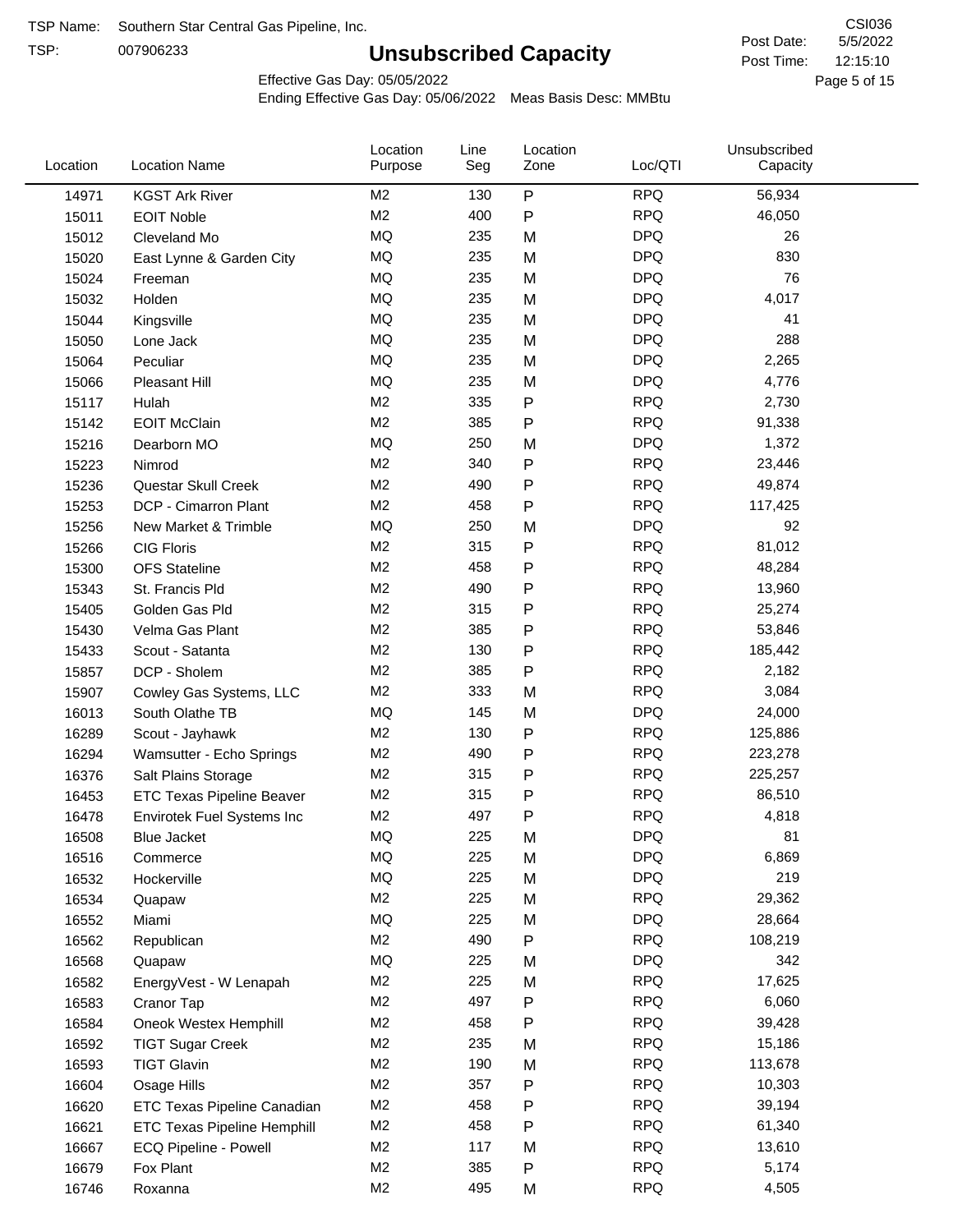TSP:

# **Unsubscribed Capacity**

5/5/2022 Page 6 of 15 12:15:10 CSI036 Post Date: Post Time:

Effective Gas Day: 05/05/2022

| Location | <b>Location Name</b>             | Location<br>Purpose | Line<br>Seg | Location<br>Zone | Loc/QTI    | Unsubscribed<br>Capacity |  |
|----------|----------------------------------|---------------------|-------------|------------------|------------|--------------------------|--|
| 16747    | RedBud-Thayer Tap                | M <sub>2</sub>      | 495         | M                | <b>RPQ</b> | 4,872                    |  |
| 16750    | Dilworth Rms                     | M <sub>2</sub>      | 333         | ${\sf P}$        | <b>RPQ</b> | 5,334                    |  |
| 16757    | River Rock - Fireside            | M <sub>2</sub>      | 495         | M                | <b>RPQ</b> | 66,400                   |  |
| 16774    | River Rock - E Lenapah           | M <sub>2</sub>      | 225         | M                | <b>RPQ</b> | 17,605                   |  |
| 16794    | <b>NNG Kiowa</b>                 | M <sub>2</sub>      | 130         | ${\sf P}$        | <b>RPQ</b> | 73,872                   |  |
| 16798    | <b>Endeavor Energy Resources</b> | M <sub>2</sub>      | 225         | M                | <b>RPQ</b> | 9,982                    |  |
| 16802    | Sunwest                          | M <sub>2</sub>      | 117         | M                | <b>RPQ</b> | 6,183                    |  |
| 16806    | Bluco- East Wann                 | M <sub>2</sub>      | 225         | M                | <b>RPQ</b> | 8,850                    |  |
| 16807    | Bitter Creek Eckley Pld-Yuma     | M2                  | 490         | P                | <b>RPQ</b> | 35,096                   |  |
| 16812    | <b>RiverGas</b>                  | M <sub>2</sub>      | 95          | M                | <b>RPQ</b> | 5,590                    |  |
| 16813    | Cheyenne Plains - Sand Dune      | M <sub>2</sub>      | 130         | ${\sf P}$        | <b>RPQ</b> | 395,434                  |  |
| 16817    | <b>Midwest Energy</b>            | M <sub>2</sub>      | 495         | M                | <b>RPQ</b> | 7,179                    |  |
| 16819    | River Rock- Keeton               | M <sub>2</sub>      | 225         | M                | <b>RPQ</b> | 9,535                    |  |
| 16820    | Superior - Hemphill              | M <sub>2</sub>      | 458         | P                | <b>RPQ</b> | 50,052                   |  |
| 16821    | Yuma West                        | M <sub>2</sub>      | 490         | $\mathsf{P}$     | <b>RPQ</b> | 15,688                   |  |
| 16822    | Jayhawk PLD                      | M <sub>2</sub>      | 95          | M                | <b>RPQ</b> | 4,292                    |  |
| 16824    | Coon Creek                       | M <sub>2</sub>      | 497         | $\mathsf{P}$     | <b>RPQ</b> | 8,858                    |  |
| 16835    | Shiloh                           | M2                  | 495         | M                | <b>RPQ</b> | 8,573                    |  |
| 16836    | Evergy - South Harper            | MQ                  | 235         | M                | <b>DPQ</b> | 86,400                   |  |
| 16837    | <b>EKAE Ethanol Plant</b>        | MQ                  | 496         | M                | <b>DPQ</b> | 1,397                    |  |
| 16840    | Nearman Creek Power Plant        | MQ                  | 195         | M                | <b>DPQ</b> | 28,800                   |  |
| 16844    | <b>Montgomery County</b>         | M <sub>2</sub>      | 260         | M                | <b>RPQ</b> | 8,000                    |  |
| 16848    | Colt-Liberty                     | M2                  | 260         | M                | <b>RPQ</b> | 4,000                    |  |
| 16849    | City of Mulvane Power Plant      | MQ                  | 120         | $\mathsf{P}$     | <b>DPQ</b> | 2,880                    |  |
| 16850    | Escalera - Cow Creek             | M <sub>2</sub>      | 490         | P                | <b>RPQ</b> | 66,094                   |  |
| 16852    | Southeastern KS P/L Wilson       | M <sub>2</sub>      | 495         | M                | <b>RPQ</b> | 60,000                   |  |
| 16857    | Superior - Cashion               | M <sub>2</sub>      | 400         | P                | <b>RPQ</b> | 10,482                   |  |
| 16862    | Superior - Perkins               | M2                  | 390         | P                | <b>RPQ</b> | 21,660                   |  |
| 16865    | RedBud-Mound Valley              | M <sub>2</sub>      | 260         | M                | <b>RPQ</b> | 8,000                    |  |
| 16871    | <b>TIGT Grant</b>                | M <sub>2</sub>      | 130         | Ρ                | <b>RPQ</b> | 50,000                   |  |
| 16872    | River Rock - Jayhawk             | M <sub>2</sub>      | 495         | M                | <b>RPQ</b> | 57,579                   |  |
| 16873    | Layne Energy Sycamore            | M <sub>2</sub>      | 495         | M                | <b>RPQ</b> | 15,000                   |  |
| 16875    | Crenshaw Road                    | MQ                  | 455         | M                | <b>DPQ</b> | 33,611                   |  |
| 16877    | Acme Energy Services, Inc.       | M <sub>2</sub>      | 260         | M                | <b>RPQ</b> | 8,000                    |  |
| 16880    | Cottonwood                       | M <sub>2</sub>      | 235         | M                | <b>RPQ</b> | 1,000                    |  |
| 16883    | Cherryvale Boorigie PLd          | M <sub>2</sub>      | 495         | M                | <b>RPQ</b> | 34,135                   |  |
| 16884    | <b>Keystone Delivery</b>         | MQ                  | 390         | P                | <b>DPQ</b> | 6,067                    |  |
| 16890    | ADM/Deerfield                    | MQ                  | 95          | M                | <b>DPQ</b> | 6,078                    |  |
| 16891    | <b>KP Liberty</b>                | M <sub>2</sub>      | 260         | M                | <b>RPQ</b> | 8,300                    |  |
| 16897    | <b>REP - South Williams</b>      | M <sub>2</sub>      | 117         | M                | <b>RPQ</b> | 30,198                   |  |
| 16905    | NEOK Production Company,         | M <sub>2</sub>      | 225         | M                | <b>RPQ</b> | 7,970                    |  |
| 16908    | River Rock - Ft. Scott           | M <sub>2</sub>      | 495         | M                | <b>RPQ</b> | 54,600                   |  |
| 16911    | Evergy - Lake Road               | MQ                  | 250         | M                | <b>DPQ</b> | 34,400                   |  |
| 16912    | Targa - Waynoka                  | M <sub>2</sub>      | 315         | P                | <b>RPQ</b> | 157,111                  |  |
| 16916    | Kansas Ethanol, LLC              | MQ                  | 490         | P                | <b>DPQ</b> | 3,500                    |  |
| 16917    | Downstream Casino                | MQ                  | 225         | M                | <b>DPQ</b> | 1,510                    |  |
| 16918    | Show Me Ethanol                  | MQ                  | 425         | M                | <b>DPQ</b> | 6,623                    |  |
| 16922    | <b>Timberline Energy</b>         | M <sub>2</sub>      | 340         | P                | <b>RPQ</b> | 6,846                    |  |
| 16923    | <b>Mid-Continent Market</b>      | MQ                  | 120         | P                | <b>DPQ</b> | 30,000                   |  |
|          |                                  |                     |             |                  |            |                          |  |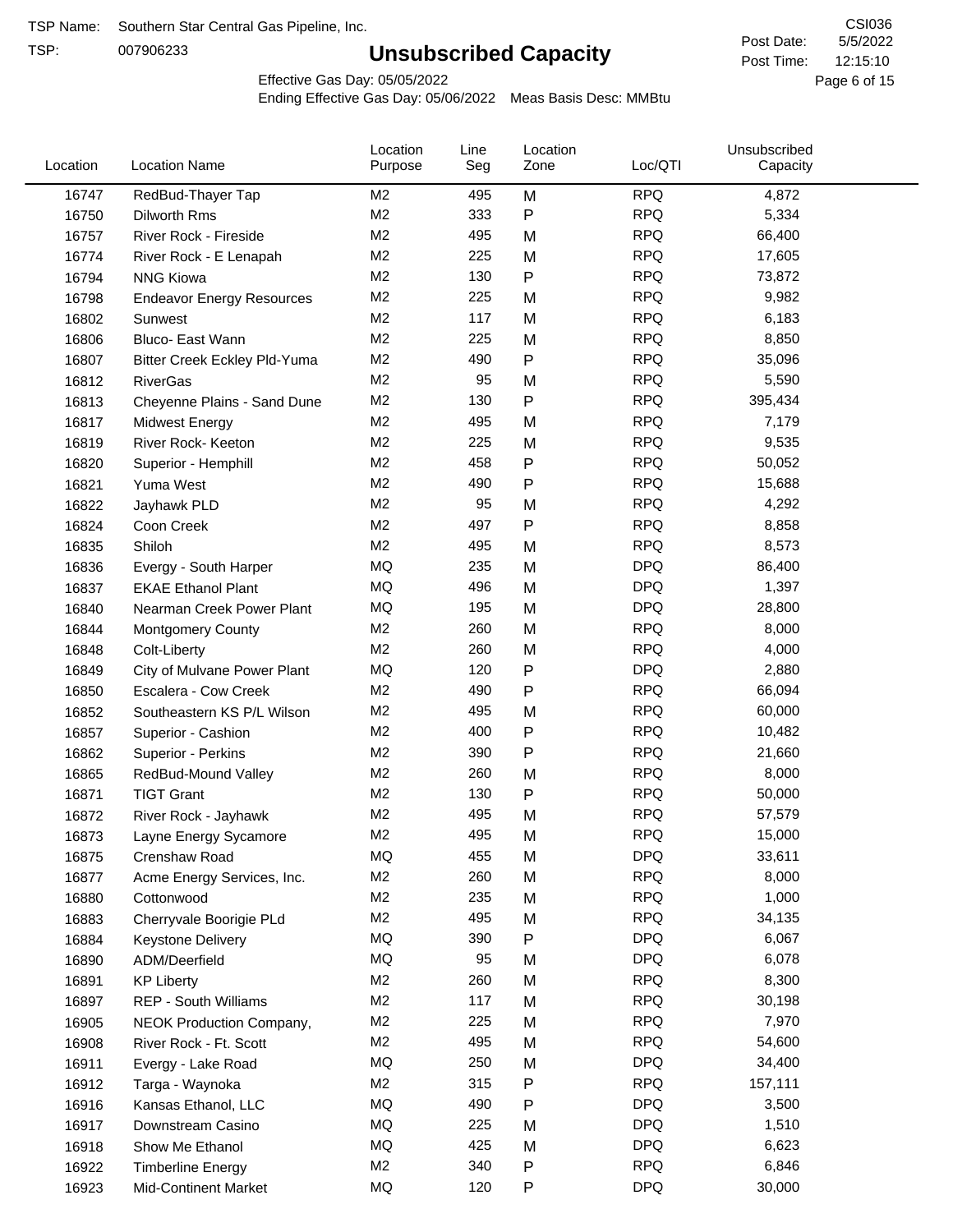TSP:

# **Unsubscribed Capacity**

5/5/2022 Page 7 of 15 12:15:10 CSI036 Post Date: Post Time:

Effective Gas Day: 05/05/2022

| Location | <b>Location Name</b>                | Location<br>Purpose | Line<br>Seg | Location<br>Zone | Loc/QTI    | Unsubscribed<br>Capacity |  |
|----------|-------------------------------------|---------------------|-------------|------------------|------------|--------------------------|--|
| 16931    | Midwest Energy - Goodman            | MQ                  | 490         | $\mathsf{P}$     | <b>DPQ</b> | 8,000                    |  |
| 16933    | Westar Emporia Energy               | MQ                  | 140         | M                | <b>DPQ</b> | 106,202                  |  |
| 16935    | River Rock - Graybill               | M <sub>2</sub>      | 260         | M                | <b>RPQ</b> | 23,168                   |  |
| 16941    | REP - Independence CDP              | M <sub>2</sub>      | 117         | M                | <b>RPQ</b> | 29,270                   |  |
| 16942    | <b>Big Timber</b>                   | M <sub>2</sub>      | 490         | $\mathsf{P}$     | <b>RPQ</b> | 49,356                   |  |
| 16945    | ETC Texas Pipeline Antelope         | M <sub>2</sub>      | 458         | $\mathsf{P}$     | <b>RPQ</b> | 110,000                  |  |
| 16949    | Summit Branson                      | MQ                  | 455         | M                | <b>DPQ</b> | 62,208                   |  |
| 16952    | <b>Overland Park</b>                | MQ                  | 115         | M                | <b>DPQ</b> | 77,485                   |  |
| 16953    | Merriam                             | MQ                  | 115         | M                | <b>DPQ</b> | 123,624                  |  |
| 16955    | Mustang Gas Products, LLC           | M <sub>2</sub>      | 405         | $\mathsf{P}$     | <b>RPQ</b> | 25,550                   |  |
| 16956    | Superior - Ford                     | M <sub>2</sub>      | 130         | $\mathsf{P}$     | <b>RPQ</b> | 17,375                   |  |
| 16962    | Summit Sedalia                      | MQ                  | 235         | M                | <b>DPQ</b> | 0                        |  |
| 16967    | Noble Energy - Lilli                | M <sub>2</sub>      | 490         | P                | <b>RPQ</b> | 40,863                   |  |
| 16972    | <b>ONG Norman</b>                   | MQ                  | 385         | P                | <b>DPQ</b> | 40                       |  |
| 16975    | <b>Superior - Spring Creek</b>      | M <sub>2</sub>      | 315         | $\mathsf{P}$     | <b>RPQ</b> | 7,680                    |  |
| 16976    | Bettis Asphalt & Construction       | MQ                  | 180         | M                | <b>DPQ</b> | 3,216                    |  |
| 16977    | <b>KGS Kansas Star Casino</b>       | MQ                  | 333         | ${\sf P}$        | <b>DPQ</b> | 144                      |  |
| 16980    | <b>Black Hills Colwich</b>          | MQ                  | 120         | P                | <b>DPQ</b> | 9,995                    |  |
| 16981    | Superior - Bellmon                  | M <sub>2</sub>      | 380         | $\mathsf{P}$     | <b>RPQ</b> | 63,800                   |  |
| 16983    | DCP Midstream - Ellis               | MQ                  | 458         | $\mathsf{P}$     | <b>DPQ</b> | 6,702                    |  |
| 16988    | Atmos Energy - W. Lawrence          | MQ                  | 180         | M                | <b>DPQ</b> | 127                      |  |
| 16991    | Williams Midstream North Alva       | <b>MQ</b>           | 315         | $\mathsf{P}$     | <b>DPQ</b> | 1,992                    |  |
| 16992    | <b>ONG Ottawa</b>                   | MQ                  | 225         | M                | <b>DPQ</b> | 0                        |  |
| 16993    | Farmer's Gas                        | MQ                  | 130         | $\mathsf{P}$     | <b>DPQ</b> | 9,000                    |  |
| 16996    | Scout Sublette Delivery             | MQ                  | 130         | $\mathsf{P}$     | <b>DPQ</b> | 100                      |  |
| 16997    | Devon Energy Medford Station        | M <sub>2</sub>      | 315         | $\mathsf{P}$     | <b>RPQ</b> | 30,000                   |  |
| 16998    | Cheyenne Light, Fuel and            | MQ                  | 490         | P                | <b>DPQ</b> | 90,800                   |  |
| 16999    | ETC - Crescent                      | M <sub>2</sub>      | 400         | $\mathsf{P}$     | <b>RPQ</b> | 35,000                   |  |
| 17000    | Bourbon County, KS -                | MQ                  | 95          | M                | <b>DPQ</b> | 1                        |  |
| 17003    | <b>Sunflower Electric Rubart</b>    | MQ                  | 130         | Ρ                | <b>DPQ</b> | 48,808                   |  |
| 17004    | <b>NGPL Beaver</b>                  | MQ                  | 315         | Ρ                | <b>DPQ</b> | 175,000                  |  |
| 17005    | ETC - Rose Valley (Delivery)        | MQ                  | 315         | P                | <b>DPQ</b> | 5,000                    |  |
| 17006    | ETC - Rose Valley                   | M <sub>2</sub>      | 315         | P                | <b>RPQ</b> | 195,226                  |  |
| 17008    | OMPA Lamb                           | MQ                  | 335         | $\mathsf{P}$     | <b>DPQ</b> | 51,383                   |  |
| 17009    | <b>Grasslands Energy Centennial</b> | M <sub>2</sub>      | 490         | $\mathsf{P}$     | <b>RPQ</b> | 25,000                   |  |
| 17010    | Noble Keota Receipt                 | M <sub>2</sub>      | 490         | $\mathsf{P}$     | <b>RPQ</b> | 52,200                   |  |
| 17011    | Noble Keota Delivery                | MQ                  | 490         | $\mathsf{P}$     | <b>DPQ</b> | 52,200                   |  |
| 17013    | Enlink - Battle Ridge               | M <sub>2</sub>      | 390         | $\mathsf{P}$     | <b>RPQ</b> | 31,824                   |  |
| 17021    | <b>TIGT Yuma</b>                    | M <sub>2</sub>      | 490         | Ρ                | <b>RPQ</b> | 24,562                   |  |
| 17033    | Kickapoo Nation School              | MQ                  | 90          | M                | <b>DPQ</b> | 300                      |  |
| 17034    | ENVIA Energy Oklahoma City,         | MQ                  | 400         | $\mathsf{P}$     | <b>DPQ</b> | 3,888                    |  |
| 17035    | Ameren Columbia                     | MQ                  | 235         | M                | <b>DPQ</b> | 35,512                   |  |
| 17036    | <b>Coffeyville Resources</b>        | MQ                  | 260         | M                | <b>DPQ</b> | 39,992                   |  |
| 17050    | Atmos - Forest View                 | MQ                  | 190         | M                | <b>DPQ</b> | 4,058                    |  |
| 17052    | ONG NW Oklahoma City                | MQ                  | 340         | ${\sf P}$        | <b>DPQ</b> | 39,000                   |  |
| 17054    | <b>ONG Guthrie</b>                  | MQ                  | 400         | $\mathsf{P}$     | <b>DPQ</b> | 4,799                    |  |
| 17055    | ETC Texas Pipeline Nash             | MQ                  | 458         | $\mathsf{P}$     | <b>DPQ</b> | 1,500                    |  |
| 17056    | Blue Mountain - Chisholm Trail      | M <sub>2</sub>      | 340         | $\mathsf{P}$     | <b>RPQ</b> | 72,000                   |  |
| 17057    | City of Tonkawa                     | MQ                  | 380         | ${\sf P}$        | <b>DPQ</b> | 3,000                    |  |
|          |                                     |                     |             |                  |            |                          |  |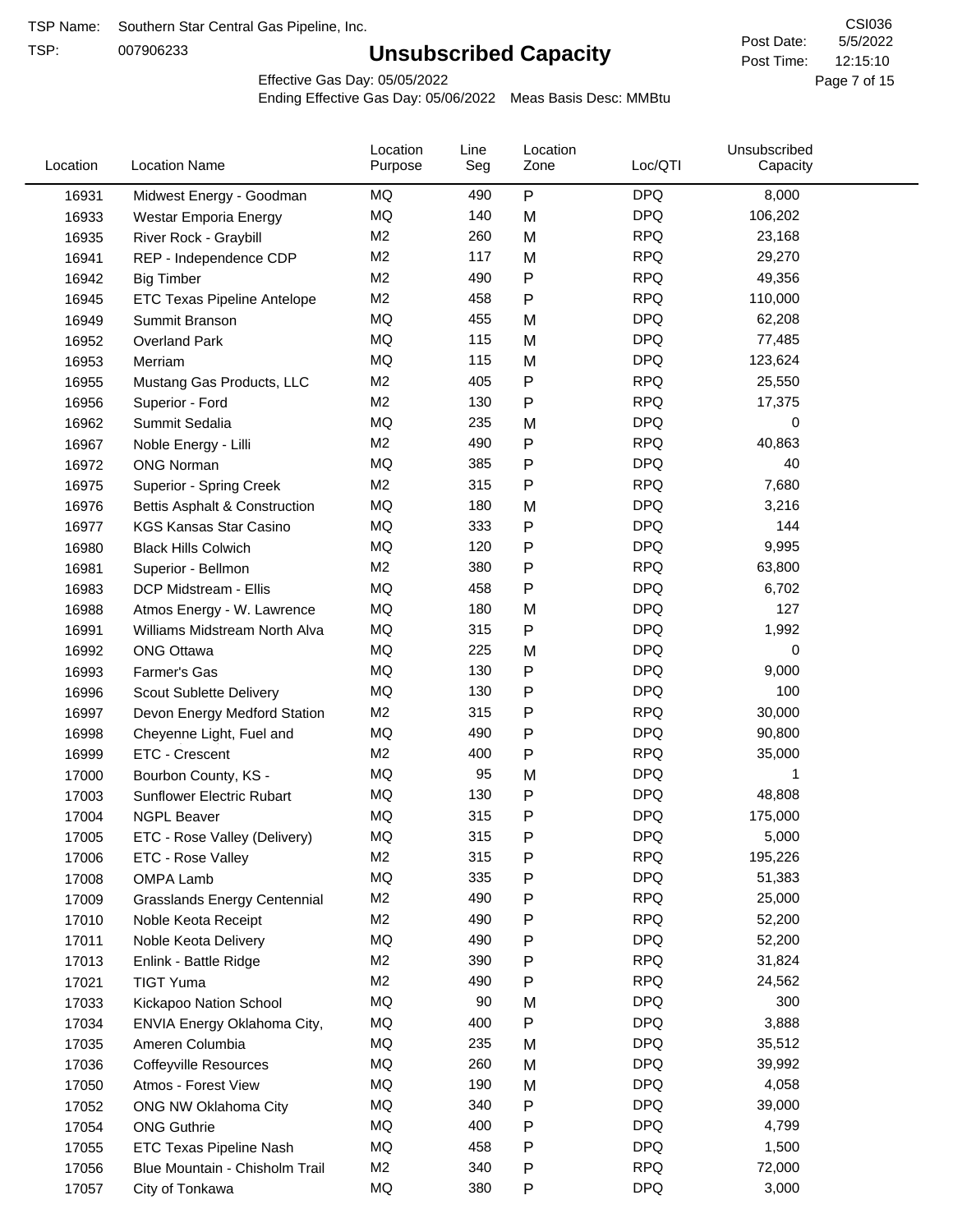TSP:

# **Unsubscribed Capacity**

5/5/2022 Page 8 of 15 12:15:10 CSI036 Post Date: Post Time:

Effective Gas Day: 05/05/2022

| Location | <b>Location Name</b>           | Location<br>Purpose | Line<br>Seg | Location<br>Zone | Loc/QTI    | Unsubscribed<br>Capacity |  |
|----------|--------------------------------|---------------------|-------------|------------------|------------|--------------------------|--|
| 17058    | RPP - Hamm Landfill            | M <sub>2</sub>      | 195         | M                | <b>RPQ</b> | 2,500                    |  |
| 17060    | Atmos-Elk City                 | MQ                  | 87          | M                | <b>DPQ</b> | 216                      |  |
| 17064    | Koch - Enid                    | <b>MQ</b>           | 405         | P                | <b>DPQ</b> | 0                        |  |
| 17065    | Canyon - Redcliff (Receipt)    | M <sub>2</sub>      | 458         | $\mathsf{P}$     | <b>RPQ</b> | 180,000                  |  |
| 17066    | Canyon - Redcliff (Delivery)   | <b>MQ</b>           | 458         | P                | <b>DPQ</b> | 6,175                    |  |
| 17067    | Blue Mountain - Chisholm Trail | M <sub>2</sub>      | 340         | $\mathsf{P}$     | <b>RPQ</b> | 70,000                   |  |
| 17068    | <b>EOIT Alfalfa</b>            | M <sub>2</sub>      | 458         | $\mathsf{P}$     | <b>RPQ</b> | 200,000                  |  |
| 17069    | <b>NGPL Carter</b>             | <b>MQ</b>           | 385         | $\mathsf{P}$     | <b>DPQ</b> | 65,000                   |  |
| 17080    | <b>ONEOK Bakken Pipeline</b>   | MQ                  | 490         | Ρ                | <b>DPQ</b> | 360                      |  |
| 17086    | NGPL - Mutual                  | MQ                  | 458         | ${\sf P}$        | <b>DPQ</b> | 150,000                  |  |
| 17087    | REX-St.Joe                     | M <sub>2</sub>      | 250         | M                | <b>RPQ</b> | 78,606                   |  |
| 17091    | OGT - Maysville                | M <sub>2</sub>      | 385         | P                | <b>RPQ</b> | 110,000                  |  |
| 17096    | Northern Natural-Kiowa         | MQ                  | 130         | P                | <b>DPQ</b> | 100,000                  |  |
| 17104    | Black Hills - Plevna, KS TB    | <b>MQ</b>           | 130         | $\mathsf{P}$     | <b>DPQ</b> | 480                      |  |
| 17105    | WIC - Cheyenne Hub             | M <sub>2</sub>      | 490         | $\mathsf{P}$     | <b>RPQ</b> | 144,000                  |  |
| 17113    | NGPL - Ford County Receipt     | M <sub>2</sub>      | 130         | $\mathsf{P}$     | <b>RPQ</b> | 190,400                  |  |
| 17119    | Waste Mgmt RNG Receipt         | M <sub>2</sub>      | 400         | $\mathsf{P}$     | <b>RPQ</b> | 2,976                    |  |
| 17404    | Anderson                       | MQ                  | 423         | M                | <b>DPQ</b> | 1,130                    |  |
| 17406    | Ash Grove, Walnut Grove & Wil  | MQ                  | 455         | M                | <b>DPQ</b> | 2,595                    |  |
| 17408    | Aurora                         | MQ                  | 455         | M                | <b>DPQ</b> | 850                      |  |
| 17410    | <b>Billings Mo</b>             | <b>MQ</b>           | 455         | M                | <b>DPQ</b> | 2,918                    |  |
| 17414    | Clever Mo                      | MQ                  | 455         | M                | <b>DPQ</b> | 738                      |  |
| 17416    | Crane Mo                       | <b>MQ</b>           | 455         | M                | <b>DPQ</b> | 2,944                    |  |
| 17418    | Diamond                        | MQ                  | 455         | M                | <b>DPQ</b> | 546                      |  |
| 17426    | Freistatt                      | MQ                  | 455         | M                | <b>DPQ</b> | 256                      |  |
| 17430    | Goodman                        | <b>MQ</b>           | 423         | M                | <b>DPQ</b> | 625                      |  |
| 17448    | Lanagan                        | MQ                  | 423         | M                | <b>DPQ</b> | 337                      |  |
| 17452    | Marionville                    | <b>MQ</b>           | 455         | M                | <b>DPQ</b> | 1,119                    |  |
| 17454    | Monett                         | MQ                  | 455         | M                | <b>DPQ</b> | 25,276                   |  |
| 17456    | Mt Vernon & Verona             | MQ                  | 455         | M                | <b>DPQ</b> | 4,407                    |  |
| 17458    | Neosho                         | MQ                  | 455         | M                | <b>DPQ</b> | 8,597                    |  |
| 17460    | Noel & North Noel              | MQ                  | 423         | M                | <b>DPQ</b> | 19,472                   |  |
| 17462    | Nixa & Ozark                   | MQ                  | 455         | M                | <b>DPQ</b> | 5,340                    |  |
| 17464    | Pierce City                    | MQ                  | 455         | M                | <b>DPQ</b> | 3,281                    |  |
| 17466    | Pineville                      | MQ                  | 423         | M                | <b>DPQ</b> | 302                      |  |
| 17472    | Republic                       | MQ                  | 455         | M                | <b>DPQ</b> | 883                      |  |
| 17476    | Sarcoxie                       | MQ                  | 455         | M                | <b>DPQ</b> | 2,828                    |  |
| 17478    | Seneca                         | MQ                  | 225         | M                | <b>DPQ</b> | 9,873                    |  |
| 17492    | Wentworth                      | $\sf{MQ}$           | 455         | M                | <b>DPQ</b> | 193                      |  |
| 18328    | Goessel                        | MQ                  | 140         | M                | <b>DPQ</b> | 62                       |  |
| 18356    | Newton                         | MQ                  | 120         | Ρ                | <b>DPQ</b> | 21,538                   |  |
| 19000    | Scout Jayhawk Delivery         | MQ                  | 130         | P                | <b>DPQ</b> | 185,442                  |  |
| 19548    | Lyndon                         | MQ                  | 140         | M                | <b>DPQ</b> | 655                      |  |
| 19552    | Melvern                        | MQ                  | 493         | M                | <b>DPQ</b> | 42                       |  |
| 19554    | Michigan Valley                | MQ                  | 140         | M                | <b>DPQ</b> | 339                      |  |
| 19564    | Pomona                         | MQ                  | 140         | M                | <b>DPQ</b> | 1,579                    |  |
| 19568    | Quenemo                        | MQ                  | 140         | M                | <b>DPQ</b> | 255                      |  |
| 19576    | Scranton                       | $\sf{MQ}$           | 140         | M                | <b>DPQ</b> | 632                      |  |
| 19608    | Baldwin                        | $\sf{MQ}$           | 180         | M                | <b>DPQ</b> | 2,754                    |  |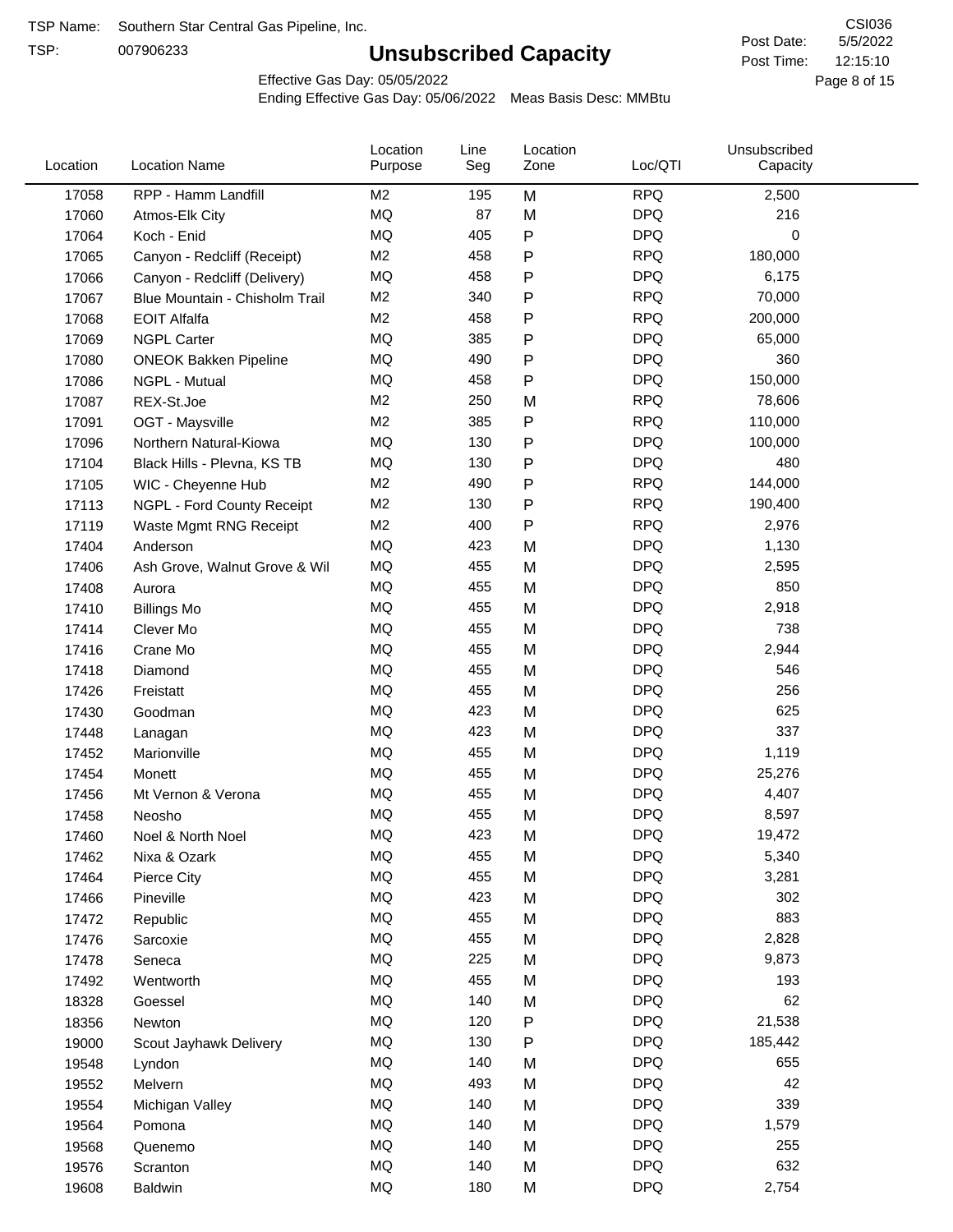TSP:

# **Unsubscribed Capacity**

Effective Gas Day: 05/05/2022

| Location | <b>Location Name</b>  | Location<br>Purpose | Line<br>Seg | Location<br>Zone | Loc/QTI    | Unsubscribed<br>Capacity |  |
|----------|-----------------------|---------------------|-------------|------------------|------------|--------------------------|--|
| 19620    | Edgerton              | <b>MQ</b>           | 190         | M                | <b>DPQ</b> | 14                       |  |
| 19628    | Gardner               | MQ                  | 190         | M                | <b>DPQ</b> | 2,755                    |  |
| 19648    | Lecompton             | <b>MQ</b>           | 180         | M                | <b>DPQ</b> | 109                      |  |
| 19650    | Le Loup               | <b>MQ</b>           | 190         | M                | <b>DPQ</b> | 37                       |  |
| 19660    | Ottawa                | <b>MQ</b>           | 493         | M                | <b>DPQ</b> | 6,129                    |  |
| 19664    | Perry                 | <b>MQ</b>           | 180         | M                | <b>DPQ</b> | 407                      |  |
| 19666    | Princeton             | MQ                  | 496         | M                | <b>DPQ</b> | 130                      |  |
| 19672    | Richmond              | MQ                  | 496         | M                | <b>DPQ</b> | 374                      |  |
| 19676    | Scipio                | MQ                  | 496         | M                | <b>DPQ</b> | 27                       |  |
| 19678    | Somerset & Rural      | MQ                  | 235         | M                | <b>DPQ</b> | 291                      |  |
| 19684    | Tonganoxie            | <b>MQ</b>           | 195         | M                | <b>DPQ</b> | 7,420                    |  |
| 19690    | Wellsville            | <b>MQ</b>           | 190         | M                | <b>DPQ</b> | 2,007                    |  |
| 20709    | <b>Bronson Etc</b>    | <b>MQ</b>           | 95          | M                | <b>DPQ</b> | 360                      |  |
| 20712    | Carlyle               | <b>MQ</b>           | 495         | M                | <b>DPQ</b> | 26                       |  |
| 20714    | Cherryvale            | MQ                  | 495         | M                | <b>DPQ</b> | 586                      |  |
| 20716    | Colony                | MQ                  | 50          | M                | <b>DPQ</b> | 2,347                    |  |
| 20720    | Dennis                | <b>MQ</b>           | 495         | M                | <b>DPQ</b> | 54                       |  |
| 20725    | Erie                  | <b>MQ</b>           | 495         | M                | <b>DPQ</b> | 409                      |  |
| 20730    | Gas City & La Harpe   | <b>MQ</b>           | 495         | M                | <b>DPQ</b> | 1,457                    |  |
| 20764    | Parsons               | <b>MQ</b>           | 495         | M                | <b>DPQ</b> | 19,497                   |  |
| 20766    | Petrolia              | <b>MQ</b>           | 495         | M                | <b>DPQ</b> | 18                       |  |
| 20768    | Piqua                 | <b>MQ</b>           | 220         | M                | <b>DPQ</b> | 84                       |  |
| 20775    | South Mound           | <b>MQ</b>           | 495         | M                | <b>DPQ</b> | 45                       |  |
| 20785    | Thayer                | MQ                  | 495         | M                | <b>DPQ</b> | 88                       |  |
| 20788    | Walnut & St Paul      | <b>MQ</b>           | 95          | M                | <b>DPQ</b> | 658                      |  |
| 20792    | Welda                 | <b>MQ</b>           | 495         | M                | <b>DPQ</b> | 1,122                    |  |
| 21008    | <b>Baxter Springs</b> | <b>MQ</b>           | 225         | M                | <b>DPQ</b> | 1,830                    |  |
| 21015    | Columbus              | <b>MQ</b>           | 260         | M                | <b>DPQ</b> | 2,639                    |  |
| 21018    | Crestline             | <b>MQ</b>           | 260         | M                | <b>DPQ</b> | 156                      |  |
| 21021    | Fort Scott            | <b>MQ</b>           | 95          | M                | <b>DPQ</b> | 31,139                   |  |
| 21024    | Galena & Empire City  | <b>MQ</b>           | 260         | M                | <b>DPQ</b> | 3,023                    |  |
| 21048    | Lowell                | MQ                  | 225         | M                | <b>DPQ</b> | 52                       |  |
| 21055    | N Riverton            | MQ                  | 260         | M                | <b>DPQ</b> | 148                      |  |
| 21060    | Oswego                | $\sf{MQ}$           | 260         | M                | <b>DPQ</b> | 2,588                    |  |
| 21080    | Treece                | <b>MQ</b>           | 225         | M                | <b>DPQ</b> | 473                      |  |
| 23576    | St Joseph             | MQ                  | 250         | M                | <b>DPQ</b> | 88,184                   |  |
| 24228    | Grantville            | MQ                  | 180         | M                | <b>DPQ</b> | 207                      |  |
| 24252    | Meriden               | MQ                  | 180         | M                | <b>DPQ</b> | 177                      |  |
| 24276    | Shawnee Heights       | MQ                  | 180         | M                | <b>DPQ</b> | 696                      |  |
| 24280    | Topeka                | MQ                  | 180         | M                | <b>DPQ</b> | 152,652                  |  |
| 26304    | Alma                  | MQ                  | 425         | M                | <b>DPQ</b> | 95                       |  |
| 26308    | Blackburn             | MQ                  | 425         | M                | <b>DPQ</b> | 163                      |  |
| 26312    | Carrollton            | $\sf{MQ}$           | 425         | M                | <b>DPQ</b> | 2,523                    |  |
| 26314    | Concordia             | MQ                  | 425         | M                | <b>DPQ</b> | 1,576                    |  |
| 26316    | Corder                | MQ                  | 425         | M                | <b>DPQ</b> | 11                       |  |
| 26325    | Emma                  | <b>MQ</b>           | 425         | M                | <b>DPQ</b> | 206                      |  |
| 26332    | Higginsville          | MQ                  | 425         | M                | <b>DPQ</b> | 28,860                   |  |
| 26344    | Knobnoster            | <b>MQ</b>           | 235         | M                | <b>DPQ</b> | 16,700                   |  |
| 26348    | La Monte              | $\sf{MQ}$           | 235         | M                | <b>DPQ</b> | 111                      |  |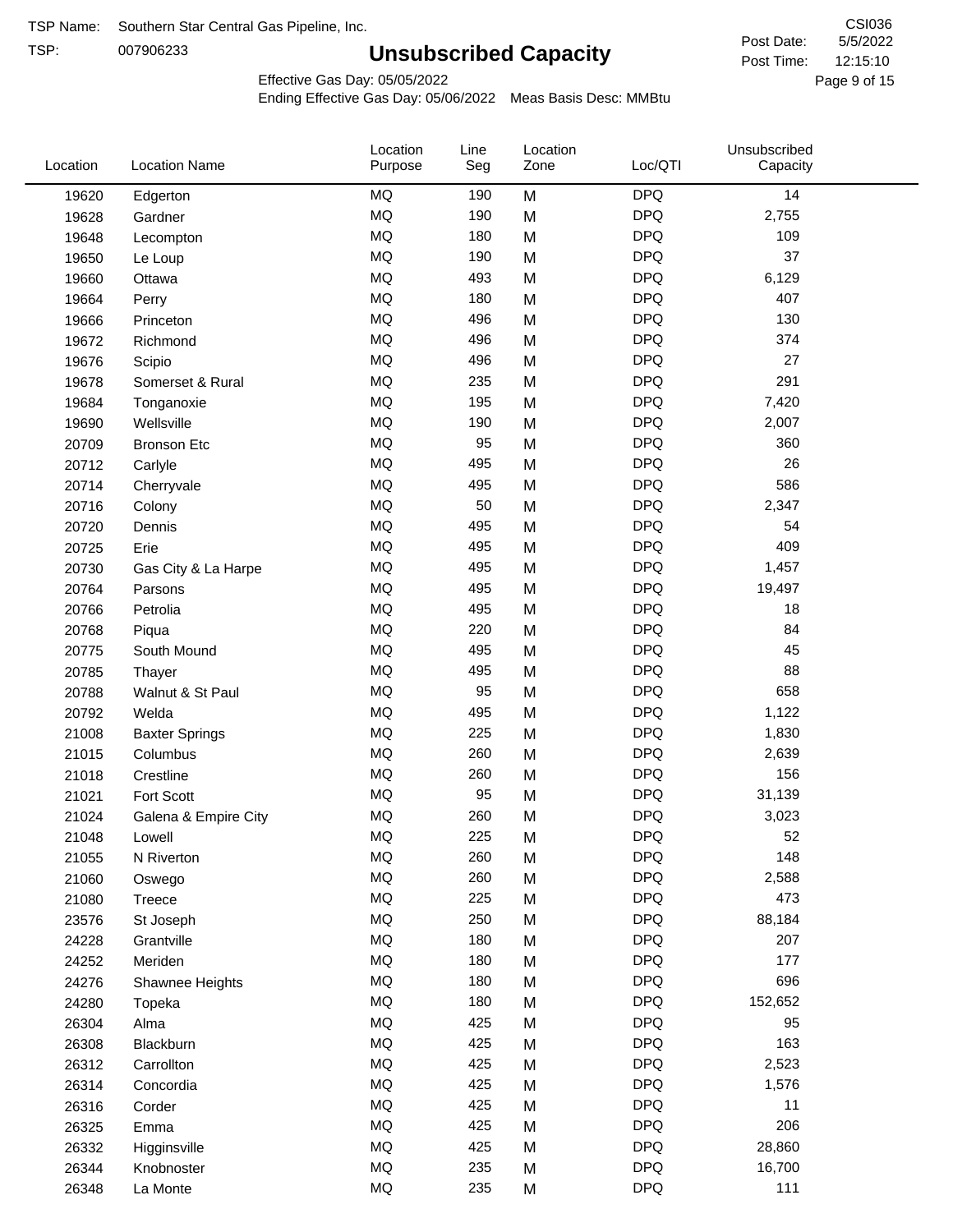TSP:

# **Unsubscribed Capacity**

5/5/2022 Page 10 of 15 12:15:10 CSI036 Post Date: Post Time:

Effective Gas Day: 05/05/2022

| Location | <b>Location Name</b>          | Location<br>Purpose | Line<br>Seg | Location<br>Zone | Loc/QTI    | Unsubscribed<br>Capacity |  |
|----------|-------------------------------|---------------------|-------------|------------------|------------|--------------------------|--|
| 26352    | Mt Leonard                    | <b>MQ</b>           | 425         | M                | <b>DPQ</b> | 167                      |  |
| 26356    | Norborne                      | <b>MQ</b>           | 425         | M                | <b>DPQ</b> | 1,901                    |  |
| 26376    | Slater                        | <b>MQ</b>           | 425         | M                | <b>DPQ</b> | 471                      |  |
| 26378    | <b>Sweet Springs</b>          | <b>MQ</b>           | 425         | M                | <b>DPQ</b> | 584                      |  |
| 26392    | Warrensburg                   | <b>MQ</b>           | 235         | M                | <b>DPQ</b> | 10,551                   |  |
| 26394    | Waverly                       | <b>MQ</b>           | 425         | M                | <b>DPQ</b> | 378                      |  |
| 27015    | <b>Belle Plaine</b>           | MQ                  | 333         | P                | <b>DPQ</b> | 150                      |  |
| 27020    | <b>Bentley</b>                | MQ                  | 120         | P                | <b>DPQ</b> | 217                      |  |
| 27035    | Derby                         | MQ                  | 120         | ${\sf P}$        | <b>DPQ</b> | 7,759                    |  |
| 27040    | Andover                       | <b>MQ</b>           | 300         | M                | <b>DPQ</b> | 166                      |  |
| 27050    | Haysville                     | <b>MQ</b>           | 120         | P                | <b>DPQ</b> | 9,455                    |  |
| 27060    | Mulvane                       | <b>MQ</b>           | 120         | P                | <b>DPQ</b> | 9,778                    |  |
| 27065    | Rose Hill                     | <b>MQ</b>           | 295         | P                | <b>DPQ</b> | 5,386                    |  |
| 27070    | Sedgwick                      | MQ                  | 120         | P                | <b>DPQ</b> | 7,149                    |  |
| 27080    | Udall                         | MQ                  | 333         | P                | <b>DPQ</b> | 538                      |  |
| 27085    | <b>Valley Center</b>          | MQ                  | 120         | P                | <b>DPQ</b> | 51,875                   |  |
| 27092    | Wichita                       | MQ                  | 120         | $\mathsf{P}$     | <b>DPQ</b> | 259,947                  |  |
| 29001    | Atchison                      | MQ                  | 90          | M                | <b>DPQ</b> | 20,786                   |  |
| 29002    | Emporia                       | <b>MQ</b>           | 140         | M                | <b>DPQ</b> | 15,524                   |  |
| 29003    | Leavenworth                   | <b>MQ</b>           | 195         | M                | <b>DPQ</b> | 14,939                   |  |
| 29005    | Effingham                     | MQ                  | 90          | M                | <b>DPQ</b> | 269                      |  |
| 30804    | Abbyville                     | MQ                  | 130         | P                | <b>DPQ</b> | 195                      |  |
| 34612    | Altamont                      | <b>MQ</b>           | 260         | M                | <b>DPQ</b> | 119                      |  |
| 35013    | Americus                      | <b>MQ</b>           | 140         | M                | <b>DPQ</b> | 31                       |  |
| 35515    | <b>ANR Alden</b>              | <b>MQ</b>           | 490         | P                | <b>DPQ</b> | 135,571                  |  |
| 36918    | Argonia                       | MQ                  | 120         | P                | <b>DPQ</b> | 15                       |  |
| 37100    | Wynona                        | MQ                  | 334         | P                | <b>DPQ</b> | 0                        |  |
| 37118    | Hominy                        | MQ                  | 357         | P                | <b>DPQ</b> | 1,960                    |  |
| 37172    | <b>Black Hills Hutchinson</b> | MQ                  | 130         | P                | <b>DPQ</b> | 15,360                   |  |
| 37175    | EGT Jane - Delivery           | MQ                  | 423         | M                | <b>DPQ</b> | 216,201                  |  |
| 38021    | Auburn                        | <b>MQ</b>           | 180         | M                | <b>DPQ</b> | 756                      |  |
| 38522    | <b>Avant Utilities</b>        | MQ                  | 357         | P                | <b>DPQ</b> | 157                      |  |
| 41709    | <b>Billings</b>               | MQ                  | 380         | P                | <b>DPQ</b> | 2,032                    |  |
| 42915    | Springfield                   | $\sf{MQ}$           | 455         | M                | <b>DPQ</b> | 698,615                  |  |
| 44021    | <b>Burlingame</b>             | $\sf{MQ}$           | 140         | M                | <b>DPQ</b> | 1,686                    |  |
| 44121    | Alfalfa City Ok               | MQ                  | 315         | ${\sf P}$        | <b>DPQ</b> | 394                      |  |
| 45301    | Cassoday                      | MQ                  | 140         | M                | <b>DPQ</b> | 0                        |  |
| 46608    | Chanute                       | MQ                  | 495         | M                | <b>DPQ</b> | 51,665                   |  |
| 46809    | Florence                      | MQ                  | 140         | M                | <b>DPQ</b> | 1,001                    |  |
| 47412    | Cleveland                     | MQ                  | 357         | P                | <b>DPQ</b> | 1,569                    |  |
| 47641    | CIG Riner                     | MQ                  | 490         | P                | <b>DPQ</b> | 62,965                   |  |
| 48015    | Bourbon County, KS            | MQ                  | 95          | M                | <b>DPQ</b> | 4,627                    |  |
| 48301    | Copan                         | $\sf{MQ}$           | 497         | ${\sf P}$        | <b>DPQ</b> | 358                      |  |
| 55502    | Danville                      | $\sf{MQ}$           | 120         | P                | <b>DPQ</b> | 166                      |  |
| 56601    | Denison                       | MQ                  | 90          | M                | <b>DPQ</b> | 79                       |  |
| 58518    | Drumright                     | MQ                  | 390         | P                | <b>DPQ</b> | 4,485                    |  |
| 60706    | Peckham                       | MQ                  | 117         | M                | <b>DPQ</b> | 67                       |  |
| 62810    | Black Hills - Enterprise TB   | MQ                  | 130         | P                | <b>DPQ</b> | 990                      |  |
| 63919    | Eskridge                      | $\sf{MQ}$           | 140         | M                | <b>DPQ</b> | 820                      |  |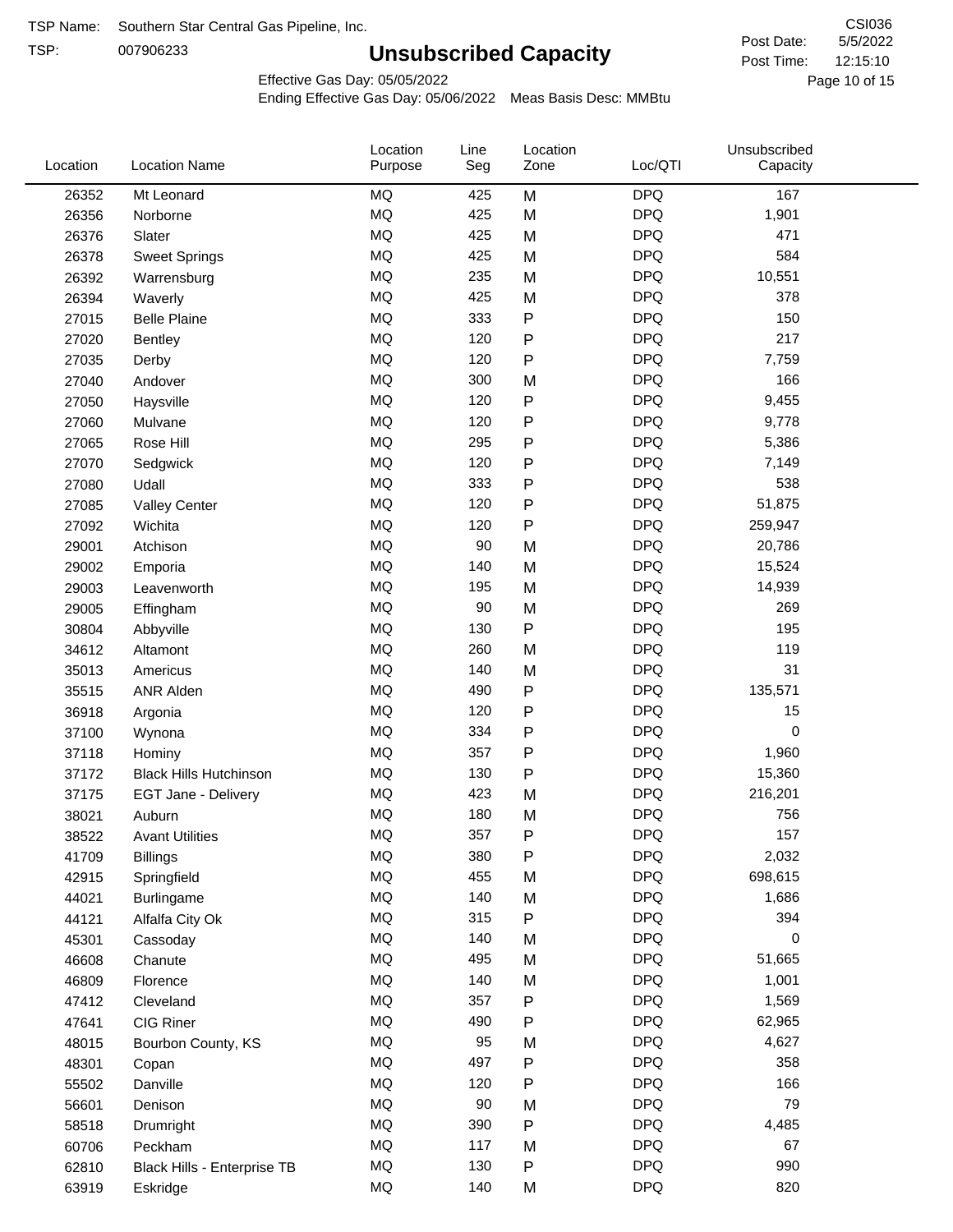TSP:

# **Unsubscribed Capacity**

5/5/2022 Page 11 of 15 12:15:10 CSI036 Post Date: Post Time:

Unsubscribed

Effective Gas Day: 05/05/2022

Location

Ending Effective Gas Day: 05/06/2022 Meas Basis Desc: MMBtu

Line

Location

| Location | <b>Location Name</b>         | Purpose   | Seg | Zone      | Loc/QTI    | Capacity |  |
|----------|------------------------------|-----------|-----|-----------|------------|----------|--|
| 68015    | Ford                         | <b>MQ</b> | 130 | P         | <b>DPQ</b> | 424      |  |
| 68518    | Freedom                      | MQ        | 315 | P         | <b>DPQ</b> | 12       |  |
| 70408    | Garnett KS                   | <b>MQ</b> | 496 | M         | <b>DPQ</b> | 15,099   |  |
| 70610    | Gate                         | MQ        | 315 | P         | <b>DPQ</b> | 63       |  |
| 74416    | Pocasset                     | <b>MQ</b> | 340 | P         | <b>DPQ</b> | 96       |  |
| 77118    | Granby                       | MQ        | 455 | M         | <b>DPQ</b> | 816      |  |
| 77308    | <b>Bonner Springs Ks</b>     | MQ        | 190 | M         | <b>DPQ</b> | 7,104    |  |
| 77512    | Eureka, Toronto & Neal       | MQ        | 140 | M         | <b>DPQ</b> | 2,306    |  |
| 77705    | Anthony                      | MQ        | 120 | P         | <b>DPQ</b> | 26,858   |  |
| 80312    | <b>Hamilton Ks</b>           | MQ        | 140 | M         | <b>DPQ</b> | 445      |  |
| 80515    | Atmos - Strong Cty &         | MQ        | 140 | M         | <b>DPQ</b> | 27       |  |
| 83418    | Howard Ks                    | MQ        | 498 | M         | <b>DPQ</b> | 3,629    |  |
| 84021    | Humboldt Ks                  | MQ        | 495 | M         | <b>DPQ</b> | 4,390    |  |
| 86717    | Iola Ks                      | MQ        | 495 | M         | <b>DPQ</b> | 10,749   |  |
| 96108    | Black Hills - Lawrence       | <b>MQ</b> | 180 | M         | <b>DPQ</b> | 45,466   |  |
| 96912    | Kechi Ks                     | MQ        | 120 | P         | <b>DPQ</b> | 150      |  |
| 97112    | Copeland                     | MQ        | 130 | P         | <b>DPQ</b> | 15,628   |  |
| 102512   | Lebo                         | MQ        | 493 | M         | <b>DPQ</b> | 273      |  |
| 103101   | Lenapah                      | MQ        | 225 | M         | <b>DPQ</b> | 249      |  |
| 104615   | Liberal                      | MQ        | 260 | M         | <b>DPQ</b> | 204      |  |
| 108119   | Ochelata                     | MQ        | 357 | P         | <b>DPQ</b> | 168      |  |
| 108221   | Washington                   | MQ        | 497 | Ρ         | <b>DPQ</b> | 395      |  |
| 110412   | McLouth                      | <b>MQ</b> | 170 | M         | <b>DPQ</b> | 113      |  |
| 110908   | Mannford                     | <b>MQ</b> | 357 | P         | <b>DPQ</b> | 456      |  |
| 113612   | Webb City, OK TB             | MQ        | 335 | ${\sf P}$ | <b>DPQ</b> | 317      |  |
| 113713   | Osage City Ok                | MQ        | 357 | Ρ         | <b>DPQ</b> | 239      |  |
| 113812   | Clinton & Leeton             | MQ        | 235 | M         | <b>DPQ</b> | 21,928   |  |
| 113852   | Marshall                     | MQ        | 425 | M         | <b>DPQ</b> | 14,581   |  |
| 113856   | Nevada                       | MQ        | 95  | M         | <b>DPQ</b> | 9,333    |  |
| 113864   | <b>Platte City</b>           | <b>MQ</b> | 250 | M         | <b>DPQ</b> | 2,890    |  |
| 113872   | Lexington-Richmond-Henrietta | <b>MQ</b> | 425 | M         | <b>DPQ</b> | 3,022    |  |
| 113876   | Sedalia                      | <b>MQ</b> | 235 | M         | <b>DPQ</b> | 26,188   |  |
| 113880   | Tracy                        | $\sf{MQ}$ | 250 | M         | <b>DPQ</b> | 135      |  |
| 113892   | Weston                       | MQ        | 250 | M         | <b>DPQ</b> | 1,140    |  |
| 118121   | Mulberry                     | MQ        | 260 | M         | <b>DPQ</b> | 239      |  |
| 118321   | Mulhall                      | MQ        | 400 | P         | <b>DPQ</b> | 150      |  |
| 120000   | Spire                        | MQ        | 235 | M         | <b>DPQ</b> | 13,115   |  |
| 121110   | Neodesha                     | MQ        | 495 | M         | <b>DPQ</b> | 6,410    |  |
| 121315   | Neosho Rapids                | MQ        | 493 | M         | <b>DPQ</b> | 289      |  |
| 121415   | <b>NGPL Barton</b>           | MQ        | 490 | P         | <b>DPQ</b> | 184,224  |  |
| 121515   | <b>NGPL Ford</b>             | MQ        | 130 | P         | <b>DPQ</b> | 269,500  |  |
| 122715   | Afton-Fairland-Grove-Jay     | $\sf{MQ}$ | 225 | M         | <b>DPQ</b> | 6,793    |  |
| 122915   | Norwich                      | MQ        | 120 | P         | <b>DPQ</b> | 124      |  |
| 125315   | Oilton                       | MQ        | 357 | P         | <b>DPQ</b> | 1,130    |  |
| 129311   | <b>ONG Harper County</b>     | MQ        | 315 | P         | <b>DPQ</b> | 7,083    |  |
| 129712   | Olivet                       | MQ        | 493 | M         | <b>DPQ</b> | 24       |  |
| 130001   | Orlando                      | MQ        | 400 | P         | <b>DPQ</b> | 219      |  |
| 132018   | Oronogo                      | MQ        | 450 | M         | <b>DPQ</b> | 256      |  |
| 132519   | Osage City Ks                | MQ        | 140 | М         | <b>DPQ</b> | 3,551    |  |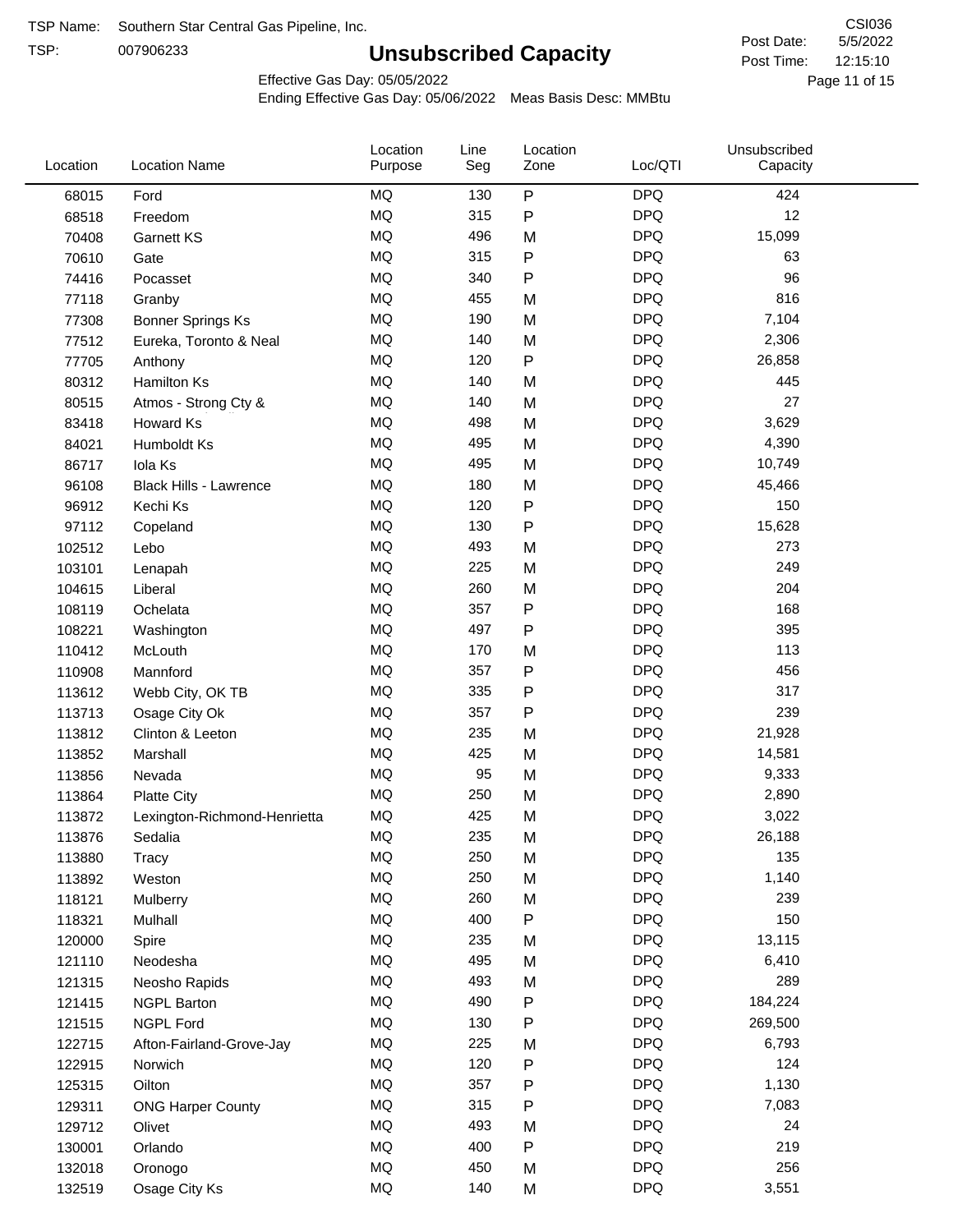TSP:

# **Unsubscribed Capacity**

5/5/2022 Page 12 of 15 12:15:10 CSI036 Post Date: Post Time:

Effective Gas Day: 05/05/2022

| Location | <b>Location Name</b>             | Location<br>Purpose | Line<br>Seg | Location<br>Zone | Loc/QTI    | Unsubscribed<br>Capacity |  |
|----------|----------------------------------|---------------------|-------------|------------------|------------|--------------------------|--|
| 135533   | <b>PEPL Princeton</b>            | <b>MQ</b>           | 496         | M                | <b>DPQ</b> | 106,178                  |  |
| 135808   | Partridge                        | MQ                  | 130         | P                | <b>DPQ</b> | 134                      |  |
| 136701   | <b>Black Hills Reno</b>          | <b>MQ</b>           | 130         | P                | <b>DPQ</b> | 12,912                   |  |
| 137550   | <b>Black Hills South Wichita</b> | <b>MQ</b>           | 120         | P                | <b>DPQ</b> | 18,975                   |  |
| 139712   | Plattsburg                       | <b>MQ</b>           | 250         | M                | <b>DPQ</b> | 1,764                    |  |
| 145950   | Merino                           | <b>MQ</b>           | 490         | P                | <b>DPQ</b> | 156                      |  |
| 150418   | Ramona                           | MQ                  | 357         | $\mathsf{P}$     | <b>DPQ</b> | 396                      |  |
| 151525   | Reading                          | <b>MQ</b>           | 140         | M                | <b>DPQ</b> | 20                       |  |
| 154501   | Nelagoney                        | <b>MQ</b>           | 334         | P                | <b>DPQ</b> | 179                      |  |
| 157025   | Severy                           | <b>MQ</b>           | 498         | M                | <b>DPQ</b> | 142                      |  |
| 163100   | Superior                         | MQ                  | 265         | M                | <b>DPQ</b> | 336                      |  |
| 164725   | Sylvia                           | <b>MQ</b>           | 130         | P                | <b>DPQ</b> | 141                      |  |
| 168112   | Transwestern Canadian - Del.     | MQ                  | 458         | P                | <b>DPQ</b> | 230,000                  |  |
| 168612   | Chetopa & Rural                  | <b>MQ</b>           | 260         | M                | <b>DPQ</b> | 678                      |  |
| 168620   | Edna & Bartlett                  | <b>MQ</b>           | 260         | M                | <b>DPQ</b> | 248                      |  |
| 172812   | Conner Area                      | MQ                  | 195         | M                | <b>DPQ</b> | 139                      |  |
| 172820   | Easton & Lowemont                | <b>MQ</b>           | 195         | M                | <b>DPQ</b> | 223                      |  |
| 172822   | Savonburg & Elsmore              | <b>MQ</b>           | 95          | M                | <b>DPQ</b> | 600                      |  |
| 172828   | <b>Fall River</b>                | <b>MQ</b>           | 498         | M                | <b>DPQ</b> | 378                      |  |
| 172832   | Galesburg                        | <b>MQ</b>           | 495         | M                | <b>DPQ</b> | 191                      |  |
| 172834   | Atmos Energy - Olathe            | MQ                  | 190         | M                | <b>DPQ</b> | 23,240                   |  |
| 172836   | Havana                           | <b>MQ</b>           | 117         | M                | <b>DPQ</b> | 54                       |  |
| 172838   | Hillsdale                        | <b>MQ</b>           | 235         | M                | <b>DPQ</b> | 202                      |  |
| 172844   | Jarbalo                          | <b>MQ</b>           | 170         | M                | <b>DPQ</b> | 146                      |  |
| 172848   | Kickapoo                         | <b>MQ</b>           | 250         | M                | <b>DPQ</b> | 241                      |  |
| 172855   | Liberty                          | <b>MQ</b>           | 260         | M                | <b>DPQ</b> | 2,880                    |  |
| 172857   | Linwood                          | <b>MQ</b>           | 195         | M                | <b>DPQ</b> | 330                      |  |
| 172860   | Mc Cune                          | <b>MQ</b>           | 260         | M                | <b>DPQ</b> | 242                      |  |
| 172862   | Moorehead                        | MQ                  | 495         | M                | <b>DPQ</b> | 32                       |  |
| 172864   | Moorehead Rural                  | MQ                  | 495         | M                | <b>DPQ</b> | 1,014                    |  |
| 172866   | Mound Valley                     | MQ                  | 260         | M                | <b>DPQ</b> | 101                      |  |
| 172870   | Niotaze                          | MQ                  | 117         | M                | <b>DPQ</b> | 351                      |  |
| 172880   | Pleasant Valley                  | MQ                  | 180         | M                | <b>DPQ</b> | 24                       |  |
| 172885   | Reno Area                        | MQ                  | 195         | M                | <b>DPQ</b> | 36                       |  |
| 172892   | Wyandotte                        | MQ                  | 190         | M                | <b>DPQ</b> | 10,018                   |  |
| 172944   | Coffeyville Area                 | MQ                  | 260         | M                | <b>DPQ</b> | 138,016                  |  |
| 173214   | Uniontown                        | MQ                  | 95          | M                | <b>DPQ</b> | 276                      |  |
| 176819   | Viola                            | MQ                  | 120         | Ρ                | <b>DPQ</b> | 120                      |  |
| 180311   | Wakita                           | $\sf{MQ}$           | 315         | Ρ                | <b>DPQ</b> | 74                       |  |
| 181013   | Walton                           | MQ                  | 140         | M                | <b>DPQ</b> | 138                      |  |
| 181715   | Wann                             | MQ                  | 225         | M                | <b>DPQ</b> | 65                       |  |
| 223001   | Atchison Eng Defense Ind Plt     | MQ                  | 90          | M                | <b>DPQ</b> | 137                      |  |
| 224501   | <b>ICI Chemical Plant</b>        | MQ                  | 450         | M                | <b>DPQ</b> | 1,880                    |  |
| 225001   | Augusta Sewage Plant             | MQ                  | 295         | P                | <b>DPQ</b> | 63                       |  |
| 243501   | <b>Beech Aircraft Plant</b>      | MQ                  | 120         | P                | <b>DPQ</b> | 5,725                    |  |
| 253001   | Roenbaugh Lease Irrigation       | MQ                  | 130         | P                | <b>DPQ</b> | 107                      |  |
| 266001   | Boeing No 2 Plant                | MQ                  | 120         | Ρ                | <b>DPQ</b> | 16,419                   |  |
| 274001   | Pleasant Valley Irr.             | MQ                  | 130         | P                | <b>DPQ</b> | 233                      |  |
| 285501   | <b>Buildex Haydite Plant</b>     | MQ                  | 250         | M                | <b>DPQ</b> | 8,075                    |  |
|          |                                  |                     |             |                  |            |                          |  |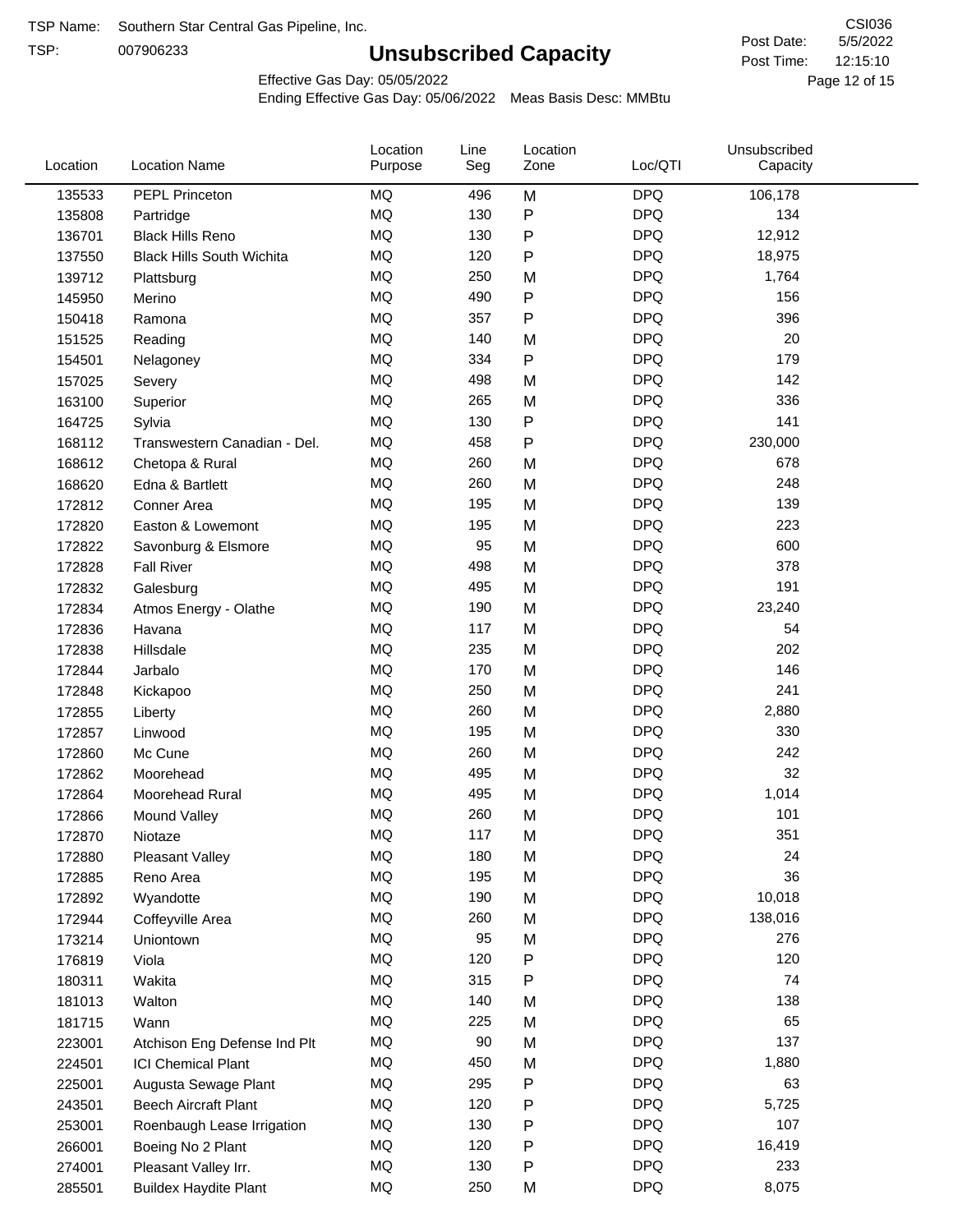TSP:

# **Unsubscribed Capacity**

5/5/2022 Page 13 of 15 12:15:10 CSI036 Post Date: Post Time:

Effective Gas Day: 05/05/2022

| Location | <b>Location Name</b>            | Location<br>Purpose | Line<br>Seg | Location<br>Zone | Loc/QTI    | Unsubscribed<br>Capacity |  |
|----------|---------------------------------|---------------------|-------------|------------------|------------|--------------------------|--|
| 290301   | So Ks & Ok Rr Depot Store &     | MQ                  | 177         | M                | <b>DPQ</b> | $\overline{2}$           |  |
| 297501   | Cargill Salt                    | MQ                  | 315         | Ρ                | <b>DPQ</b> | 639                      |  |
| 298001   | Carlson Prodts Mfg Plant        | MQ                  | 120         | P                | <b>DPQ</b> | 185                      |  |
| 303701   | Central Plain Feedyard          | MQ                  | 315         | Ρ                | <b>DPQ</b> | 151                      |  |
| 310001   | Church SW Irrigation            | MQ                  | 130         | Ρ                | <b>DPQ</b> | 60                       |  |
| 329401   | Phillips 66 Ponca City Refinery | MQ                  | 335         | Ρ                | <b>DPQ</b> | 10,000                   |  |
| 332501   | Lawrence Plt Atmos              | MQ                  | 195         | M                | <b>DPQ</b> | 64,427                   |  |
| 334101   | Copeland RE Irrigation          | MQ                  | 130         | P                | <b>DPQ</b> | 60                       |  |
| 354001   | Derstein Irrigation             | MQ                  | 130         | Ρ                | <b>DPQ</b> | 60                       |  |
| 355001   | Detrixhe S Irrigation           | MQ                  | 458         | P                | <b>DPQ</b> | 66                       |  |
| 363001   | Wilroads Irrigation             | MQ                  | 130         | Ρ                | <b>DPQ</b> | 534                      |  |
| 378501   | <b>Empire Riverton</b>          | MQ                  | 260         | M                | <b>DPQ</b> | 32,727                   |  |
| 378502   | <b>Empire Energy Center</b>     | MQ                  | 455         | M                | <b>DPQ</b> | 99,068                   |  |
| 378503   | <b>Empire Stateline South</b>   | MQ                  | 260         | M                | <b>DPQ</b> | 35,000                   |  |
| 378504   | <b>Empire Stateline North</b>   | MQ                  | 260         | M                | <b>DPQ</b> | 61,589                   |  |
| 383501   | <b>FMC Chemical Plant</b>       | MQ                  | 195         | M                | <b>DPQ</b> | 4,709                    |  |
| 385001   | <b>Farley Machine Shop</b>      | MQ                  | 45          | P                | <b>DPQ</b> | 61                       |  |
| 387001   | PCS Phosphate                   | MQ                  | 260         | M                | <b>DPQ</b> | 1,255                    |  |
| 388001   | Dodge City Plt Koch Nitrogen    | MQ                  | 130         | P                | <b>DPQ</b> | 53,235                   |  |
| 411501   | Gaines FD Burkett Lease         | MQ                  | 140         | M                | <b>DPQ</b> | 262                      |  |
| 428601   | Glacier Mckee-Miller-Thrall-Ma  | MQ                  | 140         | M                | <b>DPQ</b> | 126                      |  |
| 433001   | Goodyear Topeka Tire Plant      | <b>MQ</b>           | 180         | M                | <b>DPQ</b> | 5,724                    |  |
| 435501   | <b>Gospel Church Building</b>   | MQ                  | 195         | M                | <b>DPQ</b> | 2                        |  |
| 441300   | Kansas Hugoton                  | 7S                  | 130         | Ρ                | SGQ        | 54,555                   |  |
| 442350   | Sedalia @ Ottawa                | 7S                  | 235         | M                | SGQ        | 904                      |  |
| 442351   | Little Mo                       | 7S                  | 235         | M                | SGQ        | 0                        |  |
| 443150   | Straight Blackwell              | 7S                  | 315         | Ρ                | SGQ        | 0                        |  |
| 443151   | Waynoka Lateral                 | 7S                  | 315         | Ρ                | SGQ        | 102,337                  |  |
| 443152   | Straight Blackwell @ Beaver     | 7S                  | 315         | Ρ                | SGQ        | 47,725                   |  |
| 443800   | <b>Edmond Blackwell</b>         | 7S                  | 380         | Ρ                | SGQ        | 284                      |  |
| 443851   | LS385 Delivery Constraint       | 7S                  | 385         | Ρ                | SGQ        | 134,541                  |  |
| 444001   | West Edmond                     | 7S                  | 400         | Ρ                | SGQ        | 2,440                    |  |
| 444003   | South Maysville Delivery        | 7S                  | 400         | P                | SGQ        | 105,412                  |  |
| 444550   | Saginaw CS Area Deliveries      | 7S                  | 455         | M                | SGQ        | 71,239                   |  |
| 444580   | Canadian Blackwell              | 7S                  | 458         | P                | SGQ        | 0                        |  |
| 444581   | Canadian Blackwell @            | 7S                  | 458         | Ρ                | SGQ        | 104,611                  |  |
| 444582   | Canadian Blackwell @ Mutual     | 7S                  | 458         | Ρ                | SGQ        | 0                        |  |
| 444901   | Rawlins Hesston Delivery        | 7S                  | 490         | Ρ                | SGQ        | 121,424                  |  |
| 444902   | <b>Riner Delivery</b>           | 7S                  | 490         | Ρ                | SGQ        | 184,693                  |  |
| 445538   | Montezuma CS                    | MV                  | 130         | Ρ                | <b>MLQ</b> | 56,201                   |  |
| 445569   | <b>Riner CS</b>                 | MV                  | 490         | Ρ                | <b>MLQ</b> | 1,000                    |  |
| 445577   | Levant CS                       | MV                  | 490         | Ρ                | <b>MLQ</b> | 1,384                    |  |
| 449003   | Edmond CS w/o OK                | MV                  | 400         | Ρ                | <b>MLQ</b> | 1,763                    |  |
| 462001   | <b>Heartland Cement Plant</b>   | MQ                  | 495         | M                | <b>DPQ</b> | 1,046                    |  |
| 465001   | Herzog Cont                     | MQ                  | 250         | M                | <b>DPQ</b> | 3,000                    |  |
| 495501   | Kanopolis Salt Plt Independent  | MQ                  | 265         | M                | <b>DPQ</b> | 61                       |  |
| 519501   | Richie/Ripley                   | MQ                  | 120         | P                | <b>DPQ</b> | 448                      |  |
| 522502   | Lawrence Power Plt              | MQ                  | 180         | M                | <b>DPQ</b> | 138,069                  |  |
| 526001   | Ks Pen Boiler                   | MQ                  | 195         | M                | <b>DPQ</b> | 805                      |  |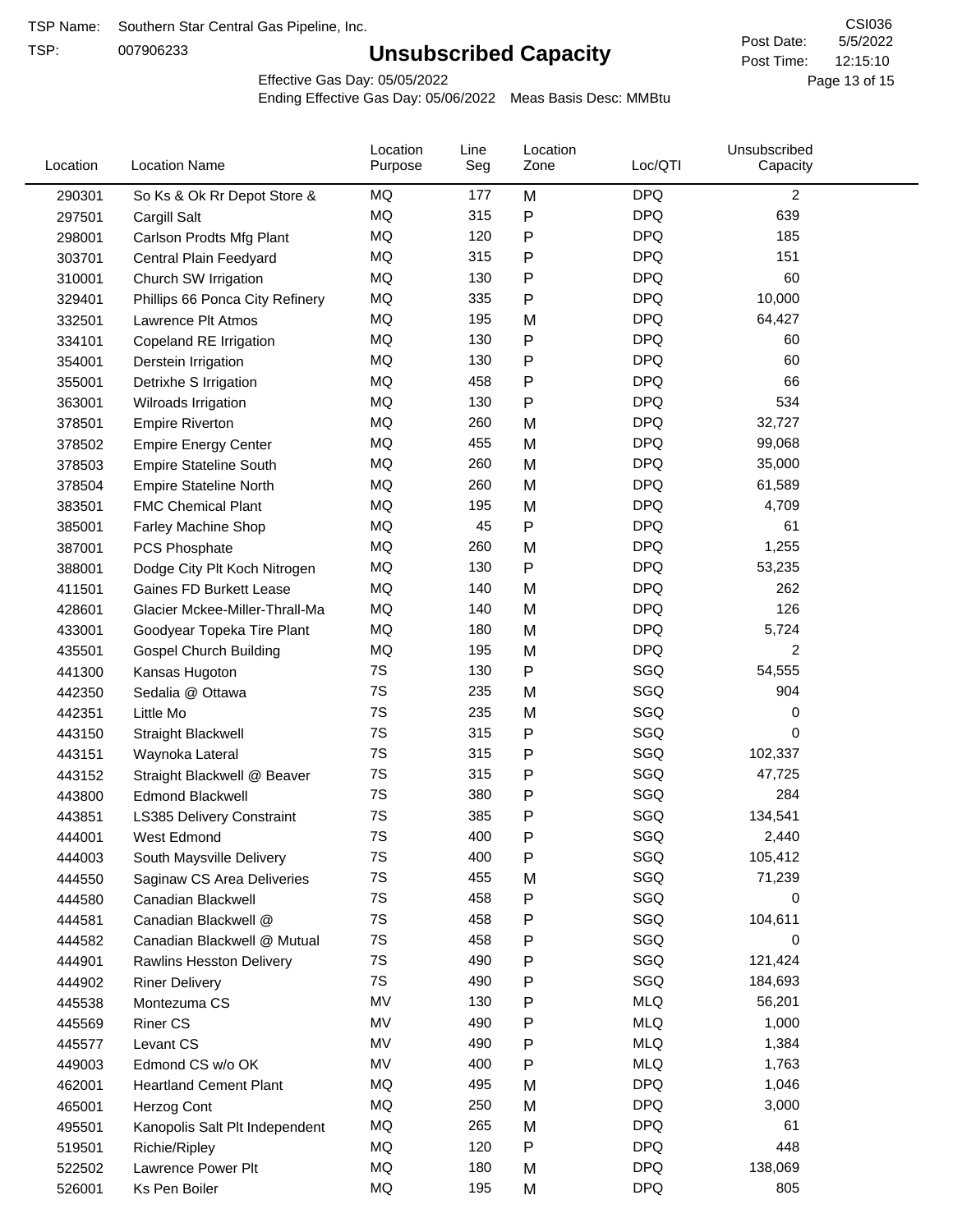TSP:

# **Unsubscribed Capacity**

5/5/2022 Page 14 of 15 12:15:10 CSI036 Post Date: Post Time:

Effective Gas Day: 05/05/2022

| Location | <b>Location Name</b>                     | Location<br>Purpose | Line<br>Seg | Location<br>Zone | Loc/QTI    | Unsubscribed<br>Capacity |  |
|----------|------------------------------------------|---------------------|-------------|------------------|------------|--------------------------|--|
| 526201   | Ks Pen Kitchen                           | MQ                  | 195         | M                | <b>DPQ</b> | 626                      |  |
| 527502   | <b>Black Hills- Lawrence Service</b>     | MQ                  | 195         | M                | <b>DPQ</b> | 46                       |  |
| 527701   | <b>Black Hills- Matfield Green</b>       | MQ                  | 140         | M                | <b>DPQ</b> | 61                       |  |
| 527702   | <b>Black Hills- Towanda Service</b>      | MQ                  | 300         | M                | <b>DPQ</b> | 48                       |  |
| 527704   | <b>Black Hills-Wellington</b>            | MQ                  | 333         | Ρ                | <b>DPQ</b> | 48                       |  |
| 527705   | <b>Black Hills- Belle Plaine Service</b> | MQ                  | 333         | Ρ                | <b>DPQ</b> | 84                       |  |
| 527706   | Black Hills- S Wichita                   | MQ                  | 120         | Ρ                | <b>DPQ</b> | 5                        |  |
| 541001   | L&S Beckerview, Inc                      | MQ                  | 90          | M                | <b>DPQ</b> | 137                      |  |
| 544101   | Knight Feedlot                           | MQ                  | 265         | M                | <b>DPQ</b> | 138                      |  |
| 545801   | Jayhawk Chemical Plant                   | MQ                  | 260         | M                | <b>DPQ</b> | 2,313                    |  |
| 560001   | Leavenworth Co Shop Heating              | MQ                  | 195         | M                | <b>DPQ</b> | 10                       |  |
| 571001   | <b>Bunge Milling Grain Dryer</b>         | MQ                  | 90          | M                | <b>DPQ</b> | 2,354                    |  |
| 588701   | Lyons Wtr Pump Station                   | MQ                  | 45          | P                | <b>DPQ</b> | 61                       |  |
| 592501   | <b>MEC Machine Shop</b>                  | MQ                  | 177         | M                | <b>DPQ</b> | 186                      |  |
| 620001   | Langdon Pump Station                     | MQ                  | 130         | P                | <b>DPQ</b> | 1,000                    |  |
| 630204   | Ralph Green Powerplant                   | MQ                  | 235         | M                | <b>DPQ</b> | 19,500                   |  |
| 633001   | Mo State School Higginsville             | MQ                  | 425         | M                | <b>DPQ</b> | 164                      |  |
| 640001   | Monarch Humboldt Cem Plt                 | MQ                  | 495         | M                | <b>DPQ</b> | 8,127                    |  |
| 654101   | Mull Farms Irrigation                    | MQ                  | 130         | P                | <b>DPQ</b> | 186                      |  |
| 707001   | Oxford Alfala Dehy Plant                 | MQ                  | 333         | P                | <b>DPQ</b> | 647                      |  |
| 709501   | <b>ONEOK Hutchinson Frac Plt</b>         | MQ                  | 130         | Ρ                | <b>DPQ</b> | 11,186                   |  |
| 719001   | Petrolite Wax Refinery                   | <b>MQ</b>           | 357         | P                | <b>DPQ</b> | 4,930                    |  |
| 720001   | Woolaroc Lodge Phillips F                | MQ                  | 357         | Ρ                | <b>DPQ</b> | 168                      |  |
| 725001   | Harrisonville Prod Phillips Pp           | MQ                  | 235         | M                | <b>DPQ</b> | 1,414                    |  |
| 725602   | Wichita Pump Sta Phillips Ppl            | MQ                  | 120         | P                | <b>DPQ</b> | 641                      |  |
| 731001   | Pines Int'l Dehy Plant                   | MQ                  | 195         | M                | <b>DPQ</b> | 273                      |  |
| 739001   | Danny D. & Susan J. Post                 | MQ                  | 130         | P                | <b>DPQ</b> | 60                       |  |
| 753501   | Quivira Country Club House               | MQ                  | 190         | M                | <b>DPQ</b> | 121                      |  |
| 753701   | <b>ONEOK Medford</b>                     | MQ                  | 458         | P                | <b>DPQ</b> | 44,700                   |  |
| 813001   | Wineteer School 260                      | MQ                  | 295         | Ρ                | <b>DPQ</b> | 203                      |  |
| 813401   | Grant School 497                         | MQ                  | 195         | M                | <b>DPQ</b> | 45                       |  |
| 815401   | Minneha Grade School 259                 | MQ                  | 120         | Ρ                | <b>DPQ</b> | 185                      |  |
| 846001   | Smith D Irrigation                       | MQ                  | 265         | M                | <b>DPQ</b> | 61                       |  |
| 850001   | Snook M Irrigation                       | MQ                  | 130         | P                | <b>DPQ</b> | 44                       |  |
| 865001   | Southwest Elect Mfg Plant                | MQ                  | 400         | P                | <b>DPQ</b> | 394                      |  |
| 875001   | Stahl Spec Aluminum Alloy                | MQ                  | 235         | M                | <b>DPQ</b> | 4,936                    |  |
| 877001   | St Dept Boys Indust School               | MQ                  | 180         | M                | <b>DPQ</b> | 407                      |  |
| 910001   | <b>Total Ark City Oil Refinery</b>       | MQ                  | 333         | M                | <b>DPQ</b> | 203                      |  |
| 926501   | <b>Urschel DR Irrigation</b>             | MQ                  | 458         | Ρ                | <b>DPQ</b> | 256                      |  |
| 928001   | Mcconnell Air Force Base                 | MQ                  | 295         | P                | <b>DPQ</b> | 7,803                    |  |
| 929201   | Ft. Leavenworth Army Base                | MQ                  | 250         | M                | <b>DPQ</b> | 18,888                   |  |
| 932001   | Leavenworth Penitentiary                 | MQ                  | 250         | M                | <b>DPQ</b> | 3,206                    |  |
| 934201   | Va Admin Center                          | MQ                  | 195         | M                | <b>DPQ</b> | 6,827                    |  |
| 962001   | Sunflower Electric - Judson              | MQ                  | 130         | Ρ                | <b>DPQ</b> | 70,924                   |  |
| 990001   | Yost LM Irrigation                       | MQ                  | 265         | M                | <b>DPQ</b> | 61                       |  |
| 999000   | PMI - Prod to Mkt Interface              | MQ                  | 909         | Ρ                | <b>DPQ</b> | 0                        |  |
| 999000   | PMI - Prod to Mkt Interface              | M <sub>2</sub>      | 909         | M                | <b>RPQ</b> | 0                        |  |
| 999001   | Rawlins-Hesston P/M Interface            | MQ                  | 490         | P                | <b>DPQ</b> | 180,938                  |  |
| 999001   | Rawlins-Hesston P/M Interface            | M <sub>2</sub>      | 490         | Μ                | $R$ P $Q$  | 180,938                  |  |
|          |                                          |                     |             |                  |            |                          |  |